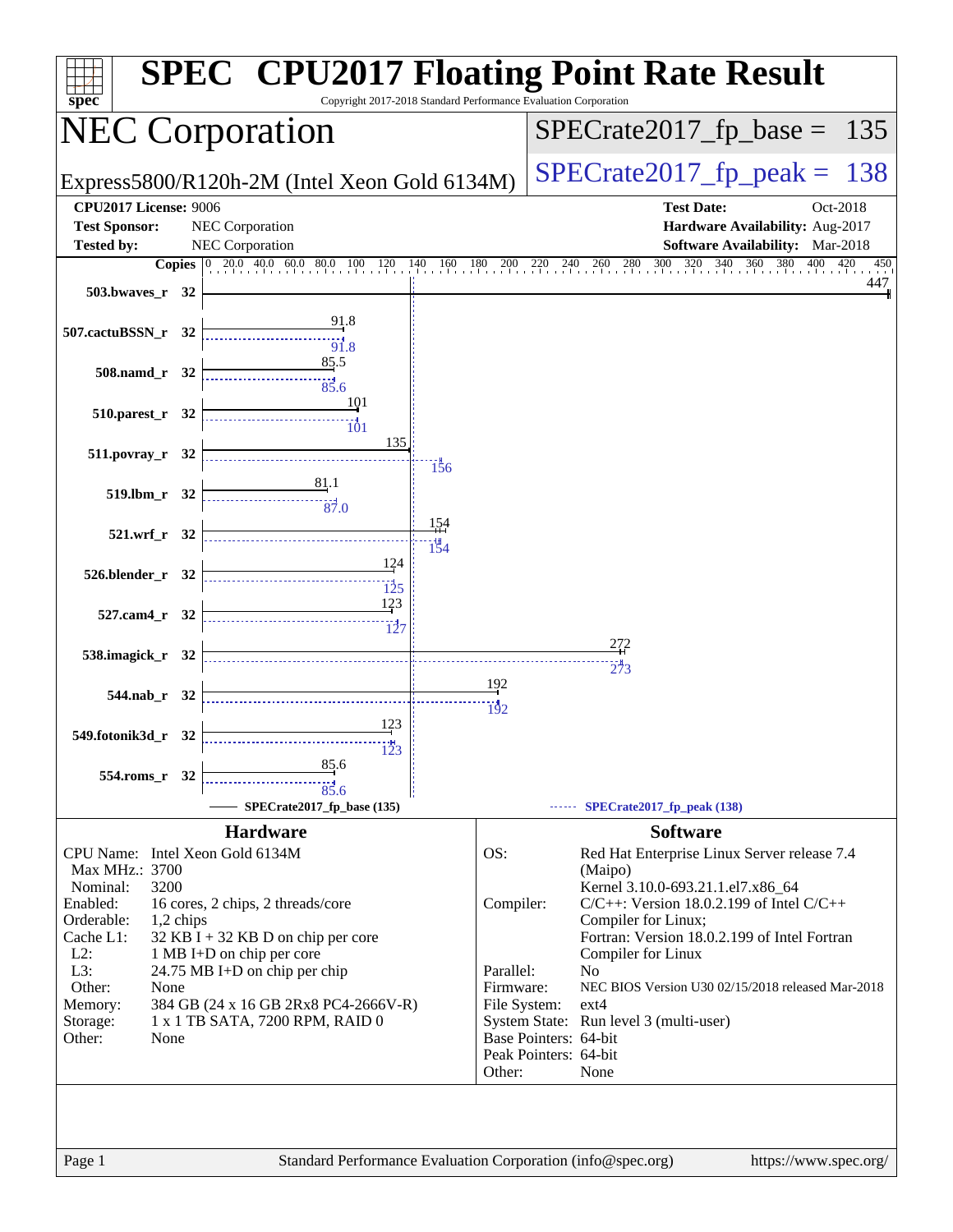

**[SPECrate2017\\_fp\\_peak =](http://www.spec.org/auto/cpu2017/Docs/result-fields.html#SPECrate2017fppeak) 138**

Results appear in the [order in which they were run.](http://www.spec.org/auto/cpu2017/Docs/result-fields.html#RunOrder) Bold underlined text [indicates a median measurement.](http://www.spec.org/auto/cpu2017/Docs/result-fields.html#Median)

#### **[Submit Notes](http://www.spec.org/auto/cpu2017/Docs/result-fields.html#SubmitNotes)**

 The numactl mechanism was used to bind copies to processors. The config file option 'submit' was used to generate numactl commands to bind each copy to a specific processor. For details, please see the config file.

#### **[Operating System Notes](http://www.spec.org/auto/cpu2017/Docs/result-fields.html#OperatingSystemNotes)**

Stack size set to unlimited using "ulimit -s unlimited"

#### **[General Notes](http://www.spec.org/auto/cpu2017/Docs/result-fields.html#GeneralNotes)**

Environment variables set by runcpu before the start of the run: LD\_LIBRARY\_PATH = "/home/cpu2017/lib/ia32:/home/cpu2017/lib/intel64:/home/cpu2017/je5.0.1-32:/home/cpu2017/je5.0.1-64"

 Binaries compiled on a system with 1x Intel Core i7-6700K CPU + 32GB RAM memory using Redhat Enterprise Linux 7.5 Transparent Huge Pages enabled by default Prior to runcpu invocation Filesystem page cache synced and cleared with: sync; echo 3 > /proc/sys/vm/drop\_caches runcpu command invoked through numactl i.e.: numactl --interleave=all runcpu <etc>

Yes: The test sponsor attests, as of date of publication, that CVE-2017-5754 (Meltdown)

**(Continued on next page)**

| Page 2 | Standard Performance Evaluation Corporation (info@spec.org) | https://www.spec.org/ |
|--------|-------------------------------------------------------------|-----------------------|
|--------|-------------------------------------------------------------|-----------------------|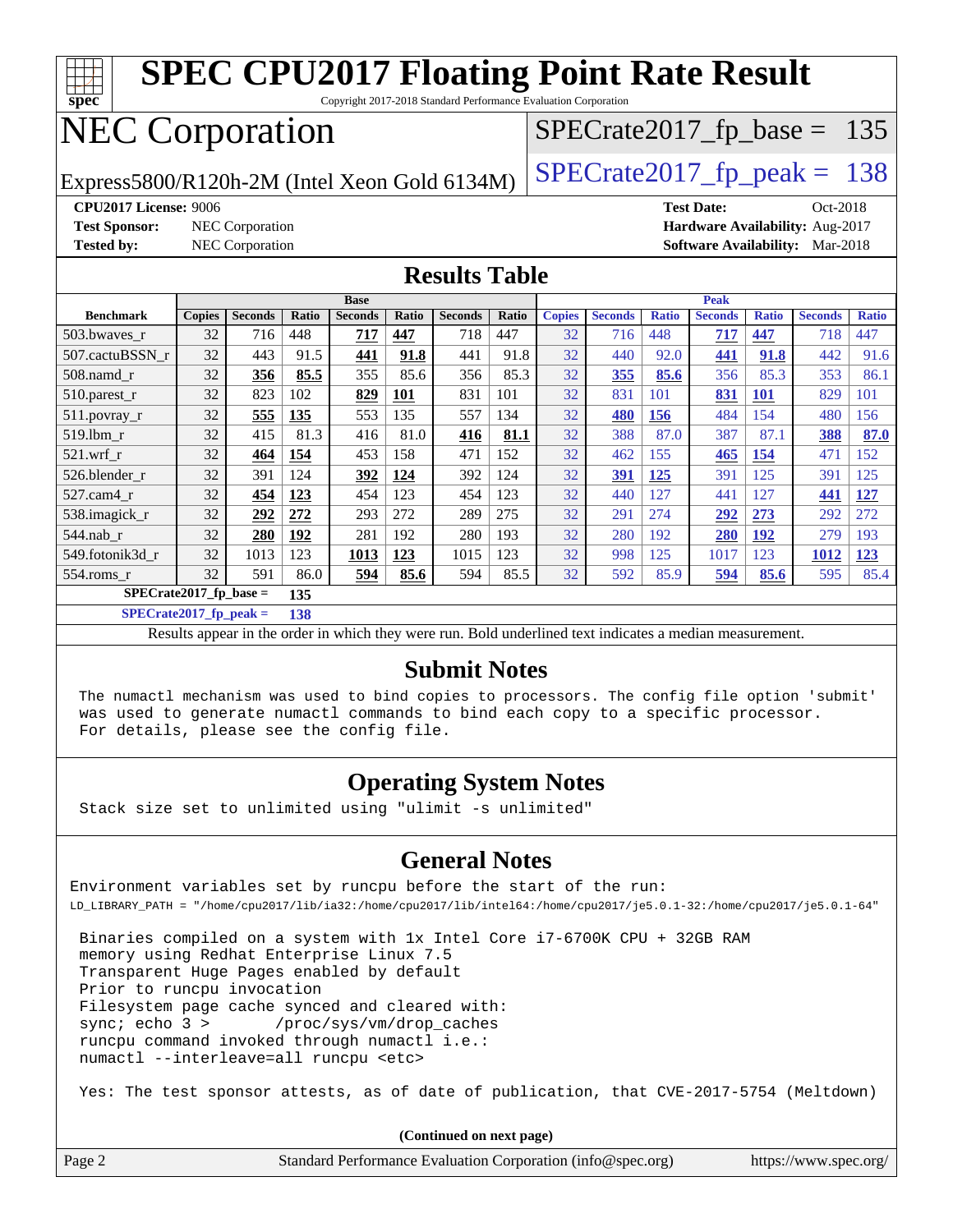

Copyright 2017-2018 Standard Performance Evaluation Corporation

## NEC Corporation

Express5800/R120h-2M (Intel Xeon Gold 6134M)  $\left|$  [SPECrate2017\\_fp\\_peak =](http://www.spec.org/auto/cpu2017/Docs/result-fields.html#SPECrate2017fppeak) 138

**[Test Sponsor:](http://www.spec.org/auto/cpu2017/Docs/result-fields.html#TestSponsor)** NEC Corporation **[Hardware Availability:](http://www.spec.org/auto/cpu2017/Docs/result-fields.html#HardwareAvailability)** Aug-2017 **[Tested by:](http://www.spec.org/auto/cpu2017/Docs/result-fields.html#Testedby)** NEC Corporation **[Software Availability:](http://www.spec.org/auto/cpu2017/Docs/result-fields.html#SoftwareAvailability)** Mar-2018

**[CPU2017 License:](http://www.spec.org/auto/cpu2017/Docs/result-fields.html#CPU2017License)** 9006 **[Test Date:](http://www.spec.org/auto/cpu2017/Docs/result-fields.html#TestDate)** Oct-2018

 $SPECTate2017_fp\_base = 135$ 

#### **[General Notes \(Continued\)](http://www.spec.org/auto/cpu2017/Docs/result-fields.html#GeneralNotes)**

 is mitigated in the system as tested and documented. Yes: The test sponsor attests, as of date of publication, that CVE-2017-5753 (Spectre variant 1) is mitigated in the system as tested and documented. Yes: The test sponsor attests, as of date of publication, that CVE-2017-5715 (Spectre variant 2) is mitigated in the system as tested and documented.

#### **[Platform Notes](http://www.spec.org/auto/cpu2017/Docs/result-fields.html#PlatformNotes)**

Page 3 Standard Performance Evaluation Corporation [\(info@spec.org\)](mailto:info@spec.org) <https://www.spec.org/> BIOS Settings: Thermal Configuration: Maximum Cooling Workload Profile: General Throughput Compute Memory Patrol Scrubbing: Disabled LLC Dead Line Allocation: Disabled LLC Prefetch: Enabled Sysinfo program /home/cpu2017/bin/sysinfo Rev: r5974 of 2018-05-19 9bcde8f2999c33d61f64985e45859ea9 running on r120h2m Tue Oct 16 15:58:27 2018 SUT (System Under Test) info as seen by some common utilities. For more information on this section, see <https://www.spec.org/cpu2017/Docs/config.html#sysinfo> From /proc/cpuinfo model name : Intel(R) Xeon(R) Gold 6134M CPU @ 3.20GHz 2 "physical id"s (chips) 32 "processors" cores, siblings (Caution: counting these is hw and system dependent. The following excerpts from /proc/cpuinfo might not be reliable. Use with caution.) cpu cores : 8 siblings : 16 physical 0: cores 0 2 3 9 16 19 26 27 physical 1: cores 0 2 3 9 16 19 26 27 From lscpu: Architecture: x86\_64 CPU op-mode(s): 32-bit, 64-bit Byte Order: Little Endian  $CPU(s):$  32 On-line CPU(s) list: 0-31 Thread(s) per core: 2 Core(s) per socket: 8 Socket(s): 2 NUMA node(s): 4 Vendor ID: GenuineIntel CPU family: 6 **(Continued on next page)**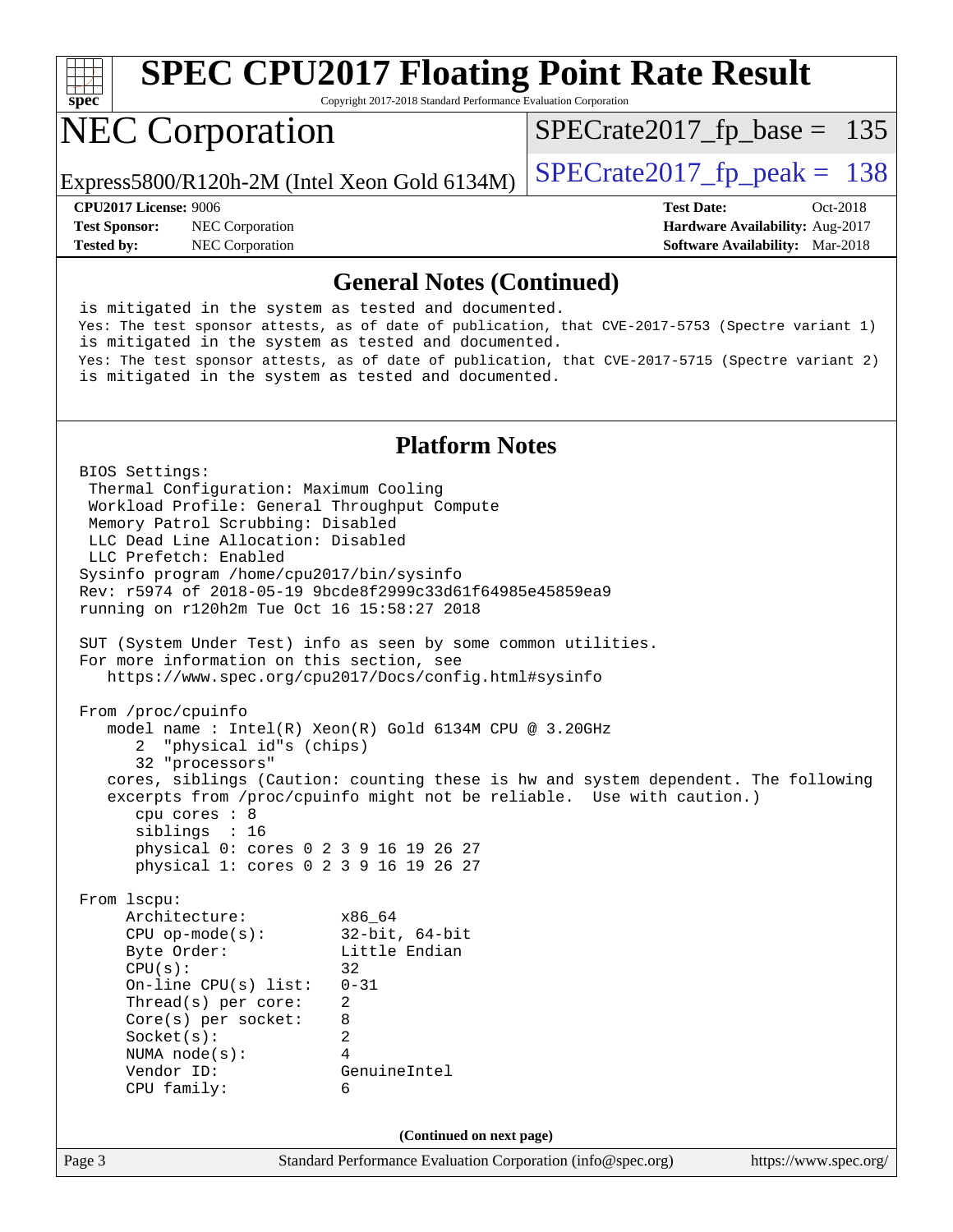

Copyright 2017-2018 Standard Performance Evaluation Corporation

# NEC Corporation

[SPECrate2017\\_fp\\_base =](http://www.spec.org/auto/cpu2017/Docs/result-fields.html#SPECrate2017fpbase) 135

Express5800/R120h-2M (Intel Xeon Gold 6134M)  $\left|$  [SPECrate2017\\_fp\\_peak =](http://www.spec.org/auto/cpu2017/Docs/result-fields.html#SPECrate2017fppeak) 138

**[Test Sponsor:](http://www.spec.org/auto/cpu2017/Docs/result-fields.html#TestSponsor)** NEC Corporation **[Hardware Availability:](http://www.spec.org/auto/cpu2017/Docs/result-fields.html#HardwareAvailability)** Aug-2017 **[Tested by:](http://www.spec.org/auto/cpu2017/Docs/result-fields.html#Testedby)** NEC Corporation **[Software Availability:](http://www.spec.org/auto/cpu2017/Docs/result-fields.html#SoftwareAvailability)** Mar-2018

**[CPU2017 License:](http://www.spec.org/auto/cpu2017/Docs/result-fields.html#CPU2017License)** 9006 **[Test Date:](http://www.spec.org/auto/cpu2017/Docs/result-fields.html#TestDate)** Oct-2018

#### **[Platform Notes \(Continued\)](http://www.spec.org/auto/cpu2017/Docs/result-fields.html#PlatformNotes)**

| Model:                               | 85                                                                                   |
|--------------------------------------|--------------------------------------------------------------------------------------|
| Model name:                          | $Intel(R)$ Xeon $(R)$ Gold 6134M CPU @ 3.20GHz                                       |
| Stepping:                            | $\overline{4}$                                                                       |
| CPU MHz:                             | 3200.000                                                                             |
| BogoMIPS:                            | 6400.00                                                                              |
| Virtualization:                      | $VT - x$                                                                             |
| L1d cache:                           | 32K                                                                                  |
| $L1i$ cache:                         | 32K                                                                                  |
| $L2$ cache:                          | 1024K                                                                                |
| L3 cache:                            | 25344K                                                                               |
| NUMA node0 CPU(s):                   | $0 - 3, 16 - 19$                                                                     |
| NUMA nodel CPU(s):                   | 4-7,20-23                                                                            |
| NUMA $node2$ $CPU(s):$               | $8 - 11, 24 - 27$                                                                    |
| NUMA $node3$ $CPU(s)$ :              | $12 - 15, 28 - 31$                                                                   |
| Flags:                               | fpu vme de pse tsc msr pae mce cx8 apic sep mtrr pge mca cmov                        |
|                                      | pat pse36 clflush dts acpi mmx fxsr sse sse2 ss ht tm pbe syscall nx pdpe1gb rdtscp  |
|                                      | lm constant_tsc art arch_perfmon pebs bts rep_good nopl xtopology nonstop_tsc        |
|                                      | aperfmperf eagerfpu pni pclmulqdq dtes64 monitor ds_cpl vmx smx est tm2 ssse3 fma    |
|                                      | cx16 xtpr pdcm pcid dca sse4_1 sse4_2 x2apic movbe popcnt tsc_deadline_timer aes     |
|                                      | xsave avx f16c rdrand lahf_lm abm 3dnowprefetch epb cat_13 cdp_13 invpcid_single     |
|                                      | intel_pt spec_ctrl ibpb_support tpr_shadow vnmi flexpriority ept vpid fsgsbase       |
|                                      | tsc_adjust bmil hle avx2 smep bmi2 erms invpcid rtm cqm mpx rdt_a avx512f avx512dq   |
|                                      | rdseed adx smap clflushopt clwb avx512cd avx512bw avx512vl xsaveopt xsavec xgetbvl   |
|                                      | cqm_llc cqm_occup_llc cqm_mbm_total cqm_mbm_local dtherm ida arat pln pts            |
|                                      |                                                                                      |
| /proc/cpuinfo cache data             |                                                                                      |
| cache size : 25344 KB                |                                                                                      |
|                                      |                                                                                      |
|                                      | From numactl --hardware WARNING: a numactl 'node' might or might not correspond to a |
| physical chip.                       |                                                                                      |
| $available: 4 nodes (0-3)$           |                                                                                      |
| node 0 cpus: 0 1 2 3 16 17 18 19     |                                                                                      |
| node 0 size: 97963 MB                |                                                                                      |
| node 0 free: 95606 MB                |                                                                                      |
| node 1 cpus: 4 5 6 7 20 21 22 23     |                                                                                      |
| node 1 size: 98304 MB                |                                                                                      |
| node 1 free: 96067 MB                |                                                                                      |
| node 2 cpus: 8 9 10 11 24 25 26 27   |                                                                                      |
| node 2 size: 98304 MB                |                                                                                      |
| node 2 free: 96045 MB                |                                                                                      |
| node 3 cpus: 12 13 14 15 28 29 30 31 |                                                                                      |
| node 3 size: 98303 MB                |                                                                                      |
| node 3 free: 96062 MB                |                                                                                      |
| node distances:                      |                                                                                      |

 0: 10 21 31 31 1: 21 10 31 31

node 0 1 2 3

**(Continued on next page)**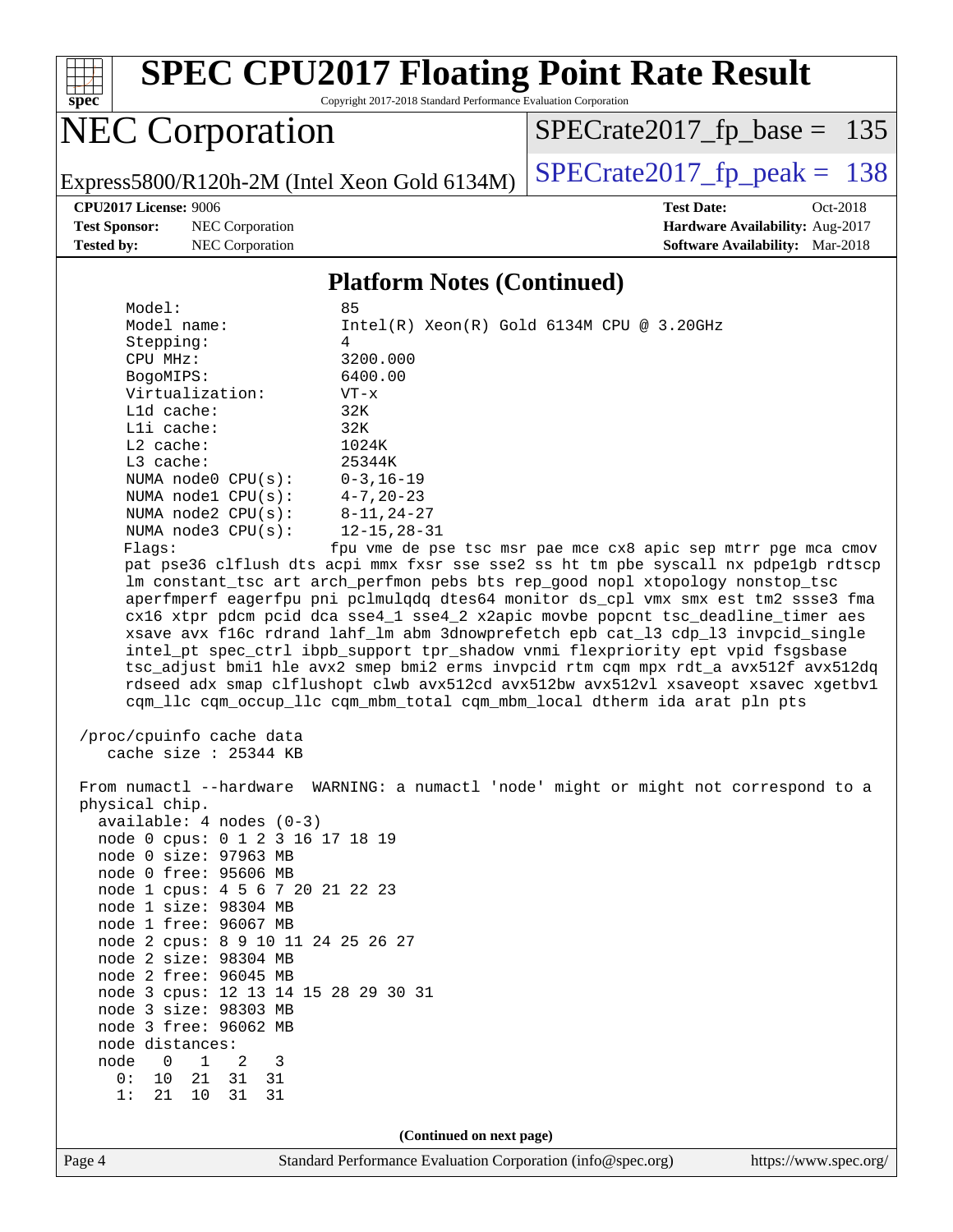| <b>SPEC CPU2017 Floating Point Rate Result</b><br>Copyright 2017-2018 Standard Performance Evaluation Corporation<br>spec <sup>®</sup>                                                                                                                                                                                                                                                                                                                                                                |                                                                                                            |
|-------------------------------------------------------------------------------------------------------------------------------------------------------------------------------------------------------------------------------------------------------------------------------------------------------------------------------------------------------------------------------------------------------------------------------------------------------------------------------------------------------|------------------------------------------------------------------------------------------------------------|
| <b>NEC Corporation</b>                                                                                                                                                                                                                                                                                                                                                                                                                                                                                | $SPECrate2017_fp\_base = 135$                                                                              |
| Express5800/R120h-2M (Intel Xeon Gold 6134M)                                                                                                                                                                                                                                                                                                                                                                                                                                                          | $SPECrate2017_fp\_peak = 138$                                                                              |
| CPU2017 License: 9006<br><b>Test Sponsor:</b><br><b>NEC</b> Corporation<br><b>Tested by:</b><br>NEC Corporation                                                                                                                                                                                                                                                                                                                                                                                       | <b>Test Date:</b><br>Oct-2018<br>Hardware Availability: Aug-2017<br><b>Software Availability:</b> Mar-2018 |
| <b>Platform Notes (Continued)</b>                                                                                                                                                                                                                                                                                                                                                                                                                                                                     |                                                                                                            |
| 2:<br>31 31<br>10 21<br>3:<br>31 31<br>21<br>10                                                                                                                                                                                                                                                                                                                                                                                                                                                       |                                                                                                            |
| From /proc/meminfo<br>MemTotal:<br>395928360 kB<br>HugePages_Total:<br>0<br>Hugepagesize:<br>2048 kB                                                                                                                                                                                                                                                                                                                                                                                                  |                                                                                                            |
| From /etc/*release* /etc/*version*<br>os-release:<br>NAME="Red Hat Enterprise Linux Server"<br>VERSION="7.4 (Maipo)"<br>$ID="rhe1"$<br>ID LIKE="fedora"<br>VARIANT="Server"<br>VARIANT ID="server"<br>VERSION_ID="7.4"<br>PRETTY_NAME="Red Hat Enterprise Linux Server 7.4 (Maipo)"<br>redhat-release: Red Hat Enterprise Linux Server release 7.4 (Maipo)<br>system-release: Red Hat Enterprise Linux Server release 7.4 (Maipo)<br>system-release-cpe: cpe:/o:redhat:enterprise_linux:7.4:ga:server |                                                                                                            |
| uname $-a$ :<br>Linux r120h2m 3.10.0-693.21.1.el7.x86_64 #1 SMP Fri Feb 23 18:54:16 UTC 2018 x86_64<br>x86 64 x86 64 GNU/Linux                                                                                                                                                                                                                                                                                                                                                                        |                                                                                                            |
| Kernel self-reported vulnerability status:                                                                                                                                                                                                                                                                                                                                                                                                                                                            |                                                                                                            |
| CVE-2017-5754 (Meltdown):<br>Mitigation: PTI<br>CVE-2017-5753 (Spectre variant 1): Mitigation: Load fences<br>CVE-2017-5715 (Spectre variant 2): Mitigation: IBRS (kernel)                                                                                                                                                                                                                                                                                                                            |                                                                                                            |
| run-level 3 Oct 16 15:52                                                                                                                                                                                                                                                                                                                                                                                                                                                                              |                                                                                                            |
| SPEC is set to: /home/cpu2017<br>Filesystem Type Size Used Avail Use% Mounted on<br>ext4 909G 568G 295G 66% /<br>/dev/sda3                                                                                                                                                                                                                                                                                                                                                                            |                                                                                                            |
| Additional information from dmidecode follows. WARNING: Use caution when you interpret<br>this section. The 'dmidecode' program reads system data which is "intended to allow<br>hardware to be accurately determined", but the intent may not be met, as there are<br>frequent changes to hardware, firmware, and the "DMTF SMBIOS" standard.<br>BIOS NEC U30 02/15/2018<br>Memory:<br>24x UNKNOWN NOT AVAILABLE 16 GB 2 rank 2666                                                                   |                                                                                                            |
| (End of data from sysinfo program)                                                                                                                                                                                                                                                                                                                                                                                                                                                                    |                                                                                                            |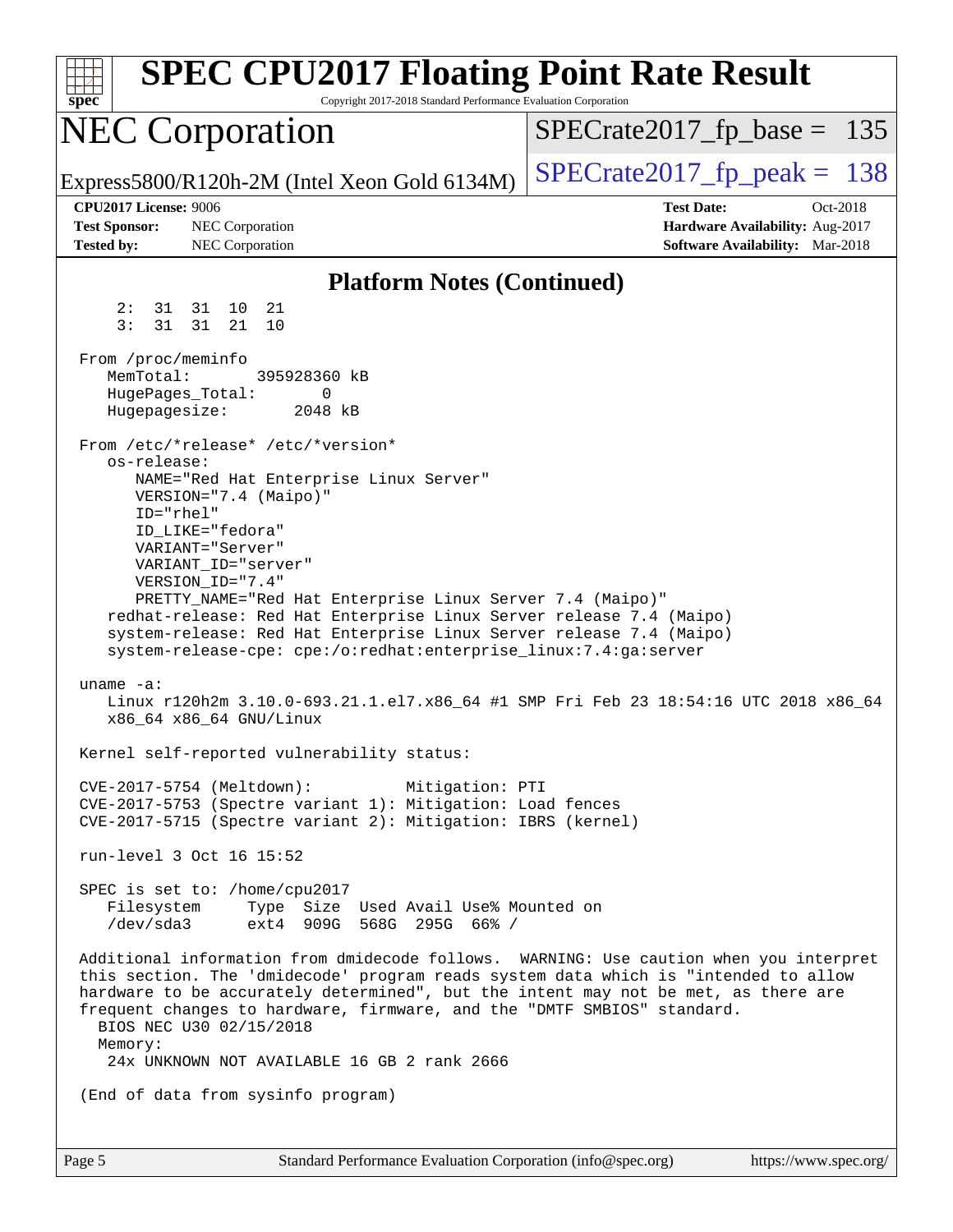| spe<br>U |  |  |  |  |  |
|----------|--|--|--|--|--|

Copyright 2017-2018 Standard Performance Evaluation Corporation

# NEC Corporation

[SPECrate2017\\_fp\\_base =](http://www.spec.org/auto/cpu2017/Docs/result-fields.html#SPECrate2017fpbase) 135

Express5800/R120h-2M (Intel Xeon Gold 6134M)  $\left|$  [SPECrate2017\\_fp\\_peak =](http://www.spec.org/auto/cpu2017/Docs/result-fields.html#SPECrate2017fppeak) 138

**[Tested by:](http://www.spec.org/auto/cpu2017/Docs/result-fields.html#Testedby)** NEC Corporation **[Software Availability:](http://www.spec.org/auto/cpu2017/Docs/result-fields.html#SoftwareAvailability)** Mar-2018

**[CPU2017 License:](http://www.spec.org/auto/cpu2017/Docs/result-fields.html#CPU2017License)** 9006 **[Test Date:](http://www.spec.org/auto/cpu2017/Docs/result-fields.html#TestDate)** Oct-2018 **[Test Sponsor:](http://www.spec.org/auto/cpu2017/Docs/result-fields.html#TestSponsor)** NEC Corporation **[Hardware Availability:](http://www.spec.org/auto/cpu2017/Docs/result-fields.html#HardwareAvailability)** Aug-2017

#### **[Compiler Version Notes](http://www.spec.org/auto/cpu2017/Docs/result-fields.html#CompilerVersionNotes)**

| Page 6                                                                                                                     | Standard Performance Evaluation Corporation (info@spec.org)<br>https://www.spec.org/ |
|----------------------------------------------------------------------------------------------------------------------------|--------------------------------------------------------------------------------------|
|                                                                                                                            | (Continued on next page)                                                             |
|                                                                                                                            |                                                                                      |
| icc (ICC) 18.0.2 20180210<br>Copyright (C) 1985-2018 Intel Corporation. All rights reserved.                               |                                                                                      |
| icpc (ICC) 18.0.2 20180210<br>Copyright (C) 1985-2018 Intel Corporation. All rights reserved.                              |                                                                                      |
| 511.povray_r(peak)<br>CC.                                                                                                  | ---------------------------------                                                    |
| Copyright (C) 1985-2018 Intel Corporation. All rights reserved.                                                            |                                                                                      |
| icpc (ICC) 18.0.2 20180210<br>Copyright (C) 1985-2018 Intel Corporation. All rights reserved.<br>icc (ICC) 18.0.2 20180210 |                                                                                      |
| CC 511.povray_r(base) 526.blender_r(base, peak)                                                                            |                                                                                      |
| icpc (ICC) 18.0.2 20180210<br>Copyright (C) 1985-2018 Intel Corporation. All rights reserved.                              |                                                                                      |
| $CXXC 508.namd_r (peak)$                                                                                                   | _________________________________                                                    |
| icpc (ICC) 18.0.2 20180210<br>Copyright (C) 1985-2018 Intel Corporation. All rights reserved.                              |                                                                                      |
| CXXC 508.namd_r(base) 510.parest_r(base, peak)                                                                             |                                                                                      |
|                                                                                                                            |                                                                                      |
| icc (ICC) 18.0.2 20180210<br>Copyright (C) 1985-2018 Intel Corporation. All rights reserved.                               |                                                                                      |
| $519.1bm_r(peak)$<br>CC.                                                                                                   |                                                                                      |
| Copyright (C) 1985-2018 Intel Corporation. All rights reserved.                                                            |                                                                                      |
| CC 519.1bm_r(base) 538.imagick_r(base, peak) 544.nab_r(base, peak)                                                         |                                                                                      |
| icc (ICC) 18.0.2 20180210                                                                                                  |                                                                                      |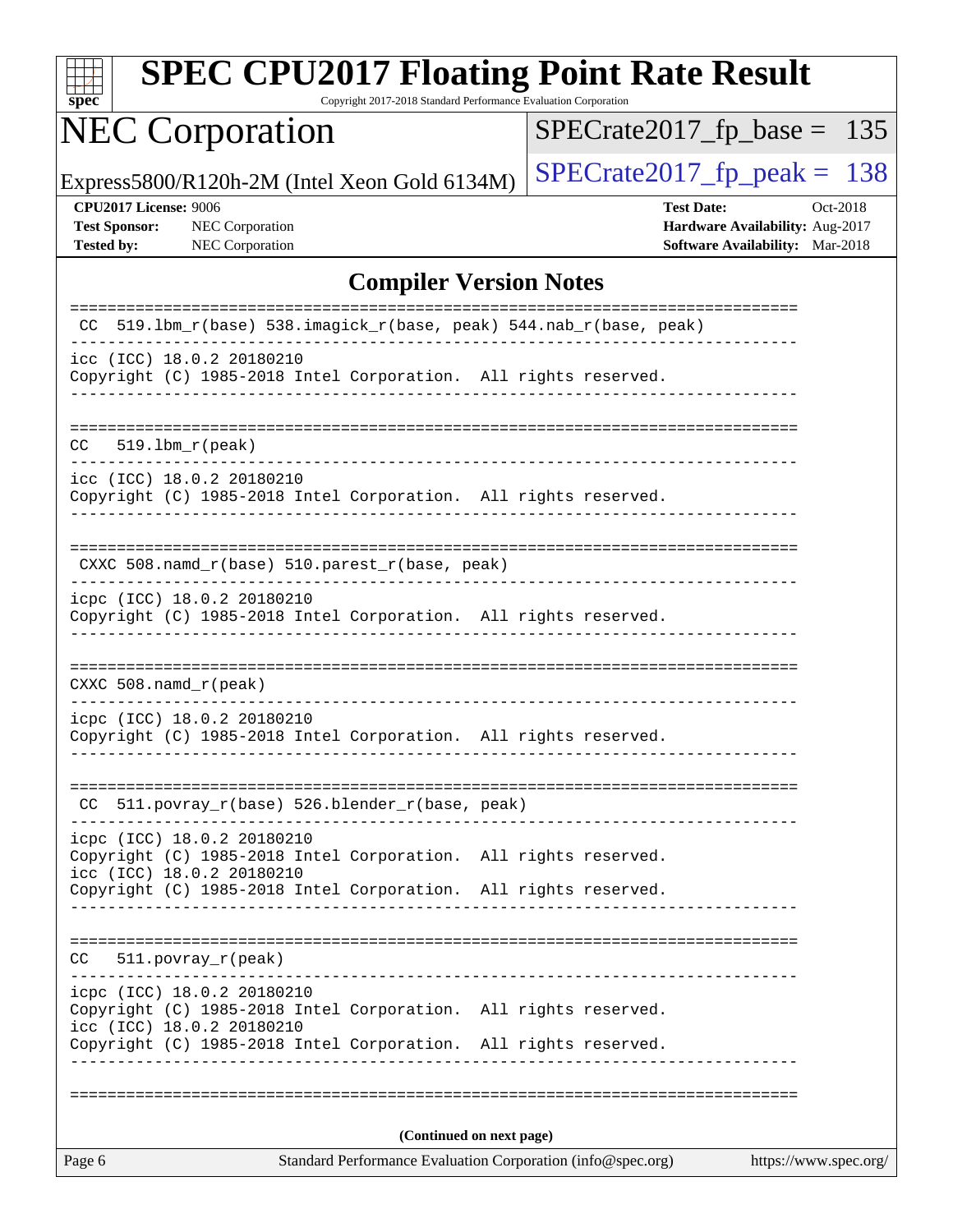| spe<br>Ľ |  |  |  |  |  |
|----------|--|--|--|--|--|

Copyright 2017-2018 Standard Performance Evaluation Corporation

# NEC Corporation

 $SPECTate2017_fp\_base = 135$ 

Express5800/R120h-2M (Intel Xeon Gold 6134M)  $\left|$  [SPECrate2017\\_fp\\_peak =](http://www.spec.org/auto/cpu2017/Docs/result-fields.html#SPECrate2017fppeak) 138

**[CPU2017 License:](http://www.spec.org/auto/cpu2017/Docs/result-fields.html#CPU2017License)** 9006 **[Test Date:](http://www.spec.org/auto/cpu2017/Docs/result-fields.html#TestDate)** Oct-2018 **[Test Sponsor:](http://www.spec.org/auto/cpu2017/Docs/result-fields.html#TestSponsor)** NEC Corporation **[Hardware Availability:](http://www.spec.org/auto/cpu2017/Docs/result-fields.html#HardwareAvailability)** Aug-2017 **[Tested by:](http://www.spec.org/auto/cpu2017/Docs/result-fields.html#Testedby)** NEC Corporation **[Software Availability:](http://www.spec.org/auto/cpu2017/Docs/result-fields.html#SoftwareAvailability)** Mar-2018

#### **[Compiler Version Notes \(Continued\)](http://www.spec.org/auto/cpu2017/Docs/result-fields.html#CompilerVersionNotes)**

FC 507.cactuBSSN r(base, peak) ----------------------------------------------------------------------------- icpc (ICC) 18.0.2 20180210 Copyright (C) 1985-2018 Intel Corporation. All rights reserved. icc (ICC) 18.0.2 20180210 Copyright (C) 1985-2018 Intel Corporation. All rights reserved. ifort (IFORT) 18.0.2 20180210 Copyright (C) 1985-2018 Intel Corporation. All rights reserved. ------------------------------------------------------------------------------ ============================================================================== FC 503.bwaves\_r(base, peak) 549.fotonik3d\_r(base, peak) 554.roms\_r(base) ----------------------------------------------------------------------------- ifort (IFORT) 18.0.2 20180210 Copyright (C) 1985-2018 Intel Corporation. All rights reserved. ------------------------------------------------------------------------------ ============================================================================== FC 554.roms\_r(peak) ----------------------------------------------------------------------------- ifort (IFORT) 18.0.2 20180210 Copyright (C) 1985-2018 Intel Corporation. All rights reserved. ------------------------------------------------------------------------------ ==============================================================================  $CC$  521.wrf $_r(base)$  527.cam $4_r(base)$ ----------------------------------------------------------------------------- ifort (IFORT) 18.0.2 20180210 Copyright (C) 1985-2018 Intel Corporation. All rights reserved. icc (ICC) 18.0.2 20180210 Copyright (C) 1985-2018 Intel Corporation. All rights reserved. ------------------------------------------------------------------------------ ==============================================================================  $CC = 521.wrf_r(peak) 527.cam4_r(peak)$ ----------------------------------------------------------------------------- ifort (IFORT) 18.0.2 20180210 Copyright (C) 1985-2018 Intel Corporation. All rights reserved. icc (ICC) 18.0.2 20180210 Copyright (C) 1985-2018 Intel Corporation. All rights reserved. ------------------------------------------------------------------------------

### **[Base Compiler Invocation](http://www.spec.org/auto/cpu2017/Docs/result-fields.html#BaseCompilerInvocation)**

[C benchmarks:](http://www.spec.org/auto/cpu2017/Docs/result-fields.html#Cbenchmarks) [icc -m64 -std=c11](http://www.spec.org/cpu2017/results/res2018q4/cpu2017-20181029-09341.flags.html#user_CCbase_intel_icc_64bit_c11_33ee0cdaae7deeeab2a9725423ba97205ce30f63b9926c2519791662299b76a0318f32ddfffdc46587804de3178b4f9328c46fa7c2b0cd779d7a61945c91cd35)

**(Continued on next page)**

Page 7 Standard Performance Evaluation Corporation [\(info@spec.org\)](mailto:info@spec.org) <https://www.spec.org/>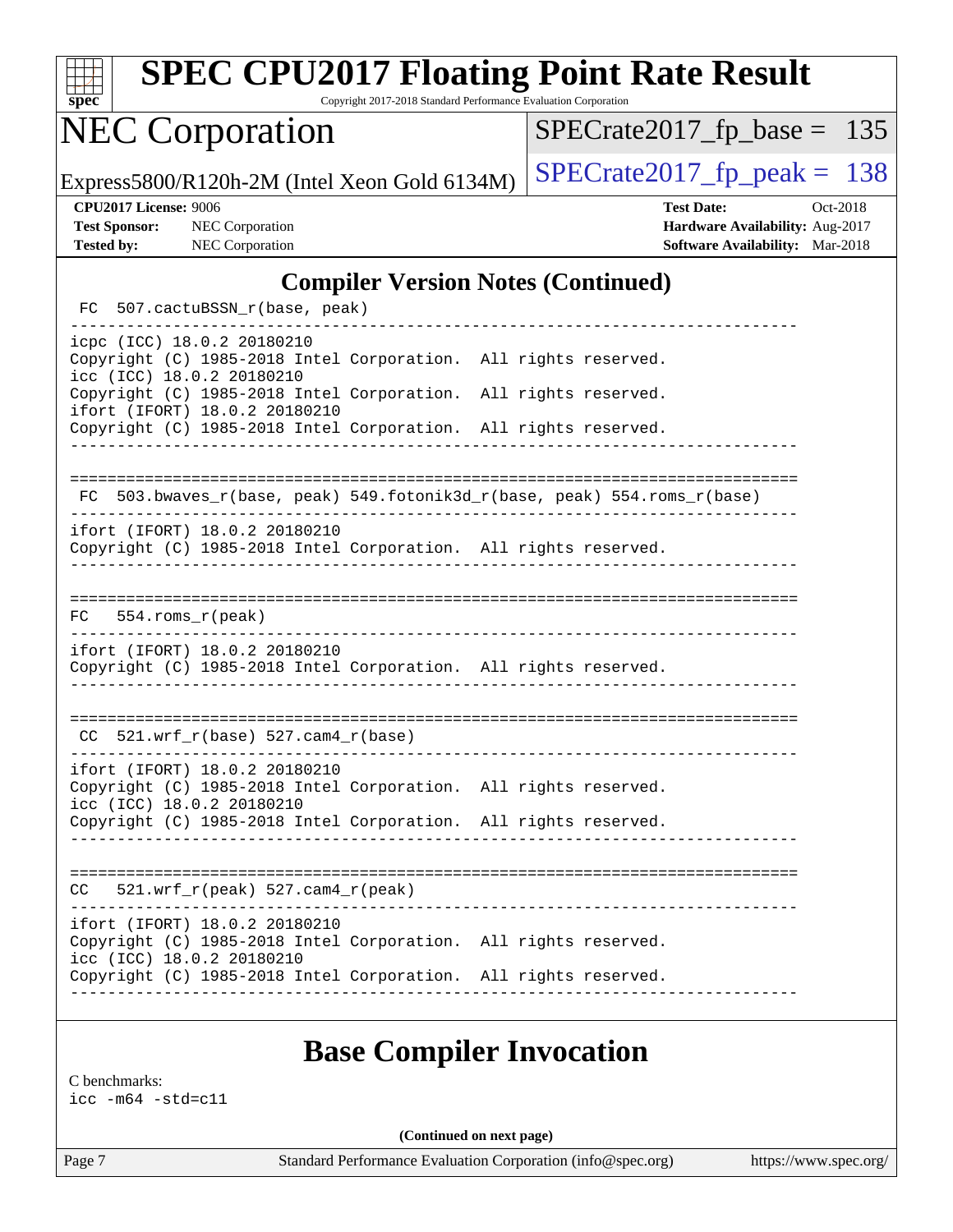

Copyright 2017-2018 Standard Performance Evaluation Corporation

## NEC Corporation

[SPECrate2017\\_fp\\_base =](http://www.spec.org/auto/cpu2017/Docs/result-fields.html#SPECrate2017fpbase) 135

Express5800/R120h-2M (Intel Xeon Gold 6134M)  $\left|$  [SPECrate2017\\_fp\\_peak =](http://www.spec.org/auto/cpu2017/Docs/result-fields.html#SPECrate2017fppeak) 138

**[CPU2017 License:](http://www.spec.org/auto/cpu2017/Docs/result-fields.html#CPU2017License)** 9006 **[Test Date:](http://www.spec.org/auto/cpu2017/Docs/result-fields.html#TestDate)** Oct-2018

**[Test Sponsor:](http://www.spec.org/auto/cpu2017/Docs/result-fields.html#TestSponsor)** NEC Corporation **[Hardware Availability:](http://www.spec.org/auto/cpu2017/Docs/result-fields.html#HardwareAvailability)** Aug-2017 **[Tested by:](http://www.spec.org/auto/cpu2017/Docs/result-fields.html#Testedby)** NEC Corporation **[Software Availability:](http://www.spec.org/auto/cpu2017/Docs/result-fields.html#SoftwareAvailability)** Mar-2018

## **[Base Compiler Invocation \(Continued\)](http://www.spec.org/auto/cpu2017/Docs/result-fields.html#BaseCompilerInvocation)**

[C++ benchmarks](http://www.spec.org/auto/cpu2017/Docs/result-fields.html#CXXbenchmarks): [icpc -m64](http://www.spec.org/cpu2017/results/res2018q4/cpu2017-20181029-09341.flags.html#user_CXXbase_intel_icpc_64bit_4ecb2543ae3f1412ef961e0650ca070fec7b7afdcd6ed48761b84423119d1bf6bdf5cad15b44d48e7256388bc77273b966e5eb805aefd121eb22e9299b2ec9d9)

[Fortran benchmarks](http://www.spec.org/auto/cpu2017/Docs/result-fields.html#Fortranbenchmarks): [ifort -m64](http://www.spec.org/cpu2017/results/res2018q4/cpu2017-20181029-09341.flags.html#user_FCbase_intel_ifort_64bit_24f2bb282fbaeffd6157abe4f878425411749daecae9a33200eee2bee2fe76f3b89351d69a8130dd5949958ce389cf37ff59a95e7a40d588e8d3a57e0c3fd751)

[Benchmarks using both Fortran and C:](http://www.spec.org/auto/cpu2017/Docs/result-fields.html#BenchmarksusingbothFortranandC) [ifort -m64](http://www.spec.org/cpu2017/results/res2018q4/cpu2017-20181029-09341.flags.html#user_CC_FCbase_intel_ifort_64bit_24f2bb282fbaeffd6157abe4f878425411749daecae9a33200eee2bee2fe76f3b89351d69a8130dd5949958ce389cf37ff59a95e7a40d588e8d3a57e0c3fd751) [icc -m64 -std=c11](http://www.spec.org/cpu2017/results/res2018q4/cpu2017-20181029-09341.flags.html#user_CC_FCbase_intel_icc_64bit_c11_33ee0cdaae7deeeab2a9725423ba97205ce30f63b9926c2519791662299b76a0318f32ddfffdc46587804de3178b4f9328c46fa7c2b0cd779d7a61945c91cd35)

[Benchmarks using both C and C++](http://www.spec.org/auto/cpu2017/Docs/result-fields.html#BenchmarksusingbothCandCXX): [icpc -m64](http://www.spec.org/cpu2017/results/res2018q4/cpu2017-20181029-09341.flags.html#user_CC_CXXbase_intel_icpc_64bit_4ecb2543ae3f1412ef961e0650ca070fec7b7afdcd6ed48761b84423119d1bf6bdf5cad15b44d48e7256388bc77273b966e5eb805aefd121eb22e9299b2ec9d9) [icc -m64 -std=c11](http://www.spec.org/cpu2017/results/res2018q4/cpu2017-20181029-09341.flags.html#user_CC_CXXbase_intel_icc_64bit_c11_33ee0cdaae7deeeab2a9725423ba97205ce30f63b9926c2519791662299b76a0318f32ddfffdc46587804de3178b4f9328c46fa7c2b0cd779d7a61945c91cd35)

[Benchmarks using Fortran, C, and C++:](http://www.spec.org/auto/cpu2017/Docs/result-fields.html#BenchmarksusingFortranCandCXX) [icpc -m64](http://www.spec.org/cpu2017/results/res2018q4/cpu2017-20181029-09341.flags.html#user_CC_CXX_FCbase_intel_icpc_64bit_4ecb2543ae3f1412ef961e0650ca070fec7b7afdcd6ed48761b84423119d1bf6bdf5cad15b44d48e7256388bc77273b966e5eb805aefd121eb22e9299b2ec9d9) [icc -m64 -std=c11](http://www.spec.org/cpu2017/results/res2018q4/cpu2017-20181029-09341.flags.html#user_CC_CXX_FCbase_intel_icc_64bit_c11_33ee0cdaae7deeeab2a9725423ba97205ce30f63b9926c2519791662299b76a0318f32ddfffdc46587804de3178b4f9328c46fa7c2b0cd779d7a61945c91cd35) [ifort -m64](http://www.spec.org/cpu2017/results/res2018q4/cpu2017-20181029-09341.flags.html#user_CC_CXX_FCbase_intel_ifort_64bit_24f2bb282fbaeffd6157abe4f878425411749daecae9a33200eee2bee2fe76f3b89351d69a8130dd5949958ce389cf37ff59a95e7a40d588e8d3a57e0c3fd751)

### **[Base Portability Flags](http://www.spec.org/auto/cpu2017/Docs/result-fields.html#BasePortabilityFlags)**

 503.bwaves\_r: [-DSPEC\\_LP64](http://www.spec.org/cpu2017/results/res2018q4/cpu2017-20181029-09341.flags.html#suite_basePORTABILITY503_bwaves_r_DSPEC_LP64) 507.cactuBSSN\_r: [-DSPEC\\_LP64](http://www.spec.org/cpu2017/results/res2018q4/cpu2017-20181029-09341.flags.html#suite_basePORTABILITY507_cactuBSSN_r_DSPEC_LP64) 508.namd\_r: [-DSPEC\\_LP64](http://www.spec.org/cpu2017/results/res2018q4/cpu2017-20181029-09341.flags.html#suite_basePORTABILITY508_namd_r_DSPEC_LP64) 510.parest\_r: [-DSPEC\\_LP64](http://www.spec.org/cpu2017/results/res2018q4/cpu2017-20181029-09341.flags.html#suite_basePORTABILITY510_parest_r_DSPEC_LP64) 511.povray\_r: [-DSPEC\\_LP64](http://www.spec.org/cpu2017/results/res2018q4/cpu2017-20181029-09341.flags.html#suite_basePORTABILITY511_povray_r_DSPEC_LP64) 519.lbm\_r: [-DSPEC\\_LP64](http://www.spec.org/cpu2017/results/res2018q4/cpu2017-20181029-09341.flags.html#suite_basePORTABILITY519_lbm_r_DSPEC_LP64) 521.wrf\_r: [-DSPEC\\_LP64](http://www.spec.org/cpu2017/results/res2018q4/cpu2017-20181029-09341.flags.html#suite_basePORTABILITY521_wrf_r_DSPEC_LP64) [-DSPEC\\_CASE\\_FLAG](http://www.spec.org/cpu2017/results/res2018q4/cpu2017-20181029-09341.flags.html#b521.wrf_r_baseCPORTABILITY_DSPEC_CASE_FLAG) [-convert big\\_endian](http://www.spec.org/cpu2017/results/res2018q4/cpu2017-20181029-09341.flags.html#user_baseFPORTABILITY521_wrf_r_convert_big_endian_c3194028bc08c63ac5d04de18c48ce6d347e4e562e8892b8bdbdc0214820426deb8554edfa529a3fb25a586e65a3d812c835984020483e7e73212c4d31a38223) 526.blender\_r: [-DSPEC\\_LP64](http://www.spec.org/cpu2017/results/res2018q4/cpu2017-20181029-09341.flags.html#suite_basePORTABILITY526_blender_r_DSPEC_LP64) [-DSPEC\\_LINUX](http://www.spec.org/cpu2017/results/res2018q4/cpu2017-20181029-09341.flags.html#b526.blender_r_baseCPORTABILITY_DSPEC_LINUX) [-funsigned-char](http://www.spec.org/cpu2017/results/res2018q4/cpu2017-20181029-09341.flags.html#user_baseCPORTABILITY526_blender_r_force_uchar_40c60f00ab013830e2dd6774aeded3ff59883ba5a1fc5fc14077f794d777847726e2a5858cbc7672e36e1b067e7e5c1d9a74f7176df07886a243d7cc18edfe67) 527.cam4\_r: [-DSPEC\\_LP64](http://www.spec.org/cpu2017/results/res2018q4/cpu2017-20181029-09341.flags.html#suite_basePORTABILITY527_cam4_r_DSPEC_LP64) [-DSPEC\\_CASE\\_FLAG](http://www.spec.org/cpu2017/results/res2018q4/cpu2017-20181029-09341.flags.html#b527.cam4_r_baseCPORTABILITY_DSPEC_CASE_FLAG) 538.imagick\_r: [-DSPEC\\_LP64](http://www.spec.org/cpu2017/results/res2018q4/cpu2017-20181029-09341.flags.html#suite_basePORTABILITY538_imagick_r_DSPEC_LP64) 544.nab\_r: [-DSPEC\\_LP64](http://www.spec.org/cpu2017/results/res2018q4/cpu2017-20181029-09341.flags.html#suite_basePORTABILITY544_nab_r_DSPEC_LP64) 549.fotonik3d\_r: [-DSPEC\\_LP64](http://www.spec.org/cpu2017/results/res2018q4/cpu2017-20181029-09341.flags.html#suite_basePORTABILITY549_fotonik3d_r_DSPEC_LP64) 554.roms\_r: [-DSPEC\\_LP64](http://www.spec.org/cpu2017/results/res2018q4/cpu2017-20181029-09341.flags.html#suite_basePORTABILITY554_roms_r_DSPEC_LP64)

### **[Base Optimization Flags](http://www.spec.org/auto/cpu2017/Docs/result-fields.html#BaseOptimizationFlags)**

[C benchmarks](http://www.spec.org/auto/cpu2017/Docs/result-fields.html#Cbenchmarks):

[-xCORE-AVX2](http://www.spec.org/cpu2017/results/res2018q4/cpu2017-20181029-09341.flags.html#user_CCbase_f-xCORE-AVX2) [-ipo](http://www.spec.org/cpu2017/results/res2018q4/cpu2017-20181029-09341.flags.html#user_CCbase_f-ipo) [-O3](http://www.spec.org/cpu2017/results/res2018q4/cpu2017-20181029-09341.flags.html#user_CCbase_f-O3) [-no-prec-div](http://www.spec.org/cpu2017/results/res2018q4/cpu2017-20181029-09341.flags.html#user_CCbase_f-no-prec-div) [-qopt-prefetch](http://www.spec.org/cpu2017/results/res2018q4/cpu2017-20181029-09341.flags.html#user_CCbase_f-qopt-prefetch) [-ffinite-math-only](http://www.spec.org/cpu2017/results/res2018q4/cpu2017-20181029-09341.flags.html#user_CCbase_f_finite_math_only_cb91587bd2077682c4b38af759c288ed7c732db004271a9512da14a4f8007909a5f1427ecbf1a0fb78ff2a814402c6114ac565ca162485bbcae155b5e4258871) [-qopt-mem-layout-trans=3](http://www.spec.org/cpu2017/results/res2018q4/cpu2017-20181029-09341.flags.html#user_CCbase_f-qopt-mem-layout-trans_de80db37974c74b1f0e20d883f0b675c88c3b01e9d123adea9b28688d64333345fb62bc4a798493513fdb68f60282f9a726aa07f478b2f7113531aecce732043)

#### [C++ benchmarks:](http://www.spec.org/auto/cpu2017/Docs/result-fields.html#CXXbenchmarks)

[-xCORE-AVX2](http://www.spec.org/cpu2017/results/res2018q4/cpu2017-20181029-09341.flags.html#user_CXXbase_f-xCORE-AVX2) [-ipo](http://www.spec.org/cpu2017/results/res2018q4/cpu2017-20181029-09341.flags.html#user_CXXbase_f-ipo) [-O3](http://www.spec.org/cpu2017/results/res2018q4/cpu2017-20181029-09341.flags.html#user_CXXbase_f-O3) [-no-prec-div](http://www.spec.org/cpu2017/results/res2018q4/cpu2017-20181029-09341.flags.html#user_CXXbase_f-no-prec-div) [-qopt-prefetch](http://www.spec.org/cpu2017/results/res2018q4/cpu2017-20181029-09341.flags.html#user_CXXbase_f-qopt-prefetch) [-ffinite-math-only](http://www.spec.org/cpu2017/results/res2018q4/cpu2017-20181029-09341.flags.html#user_CXXbase_f_finite_math_only_cb91587bd2077682c4b38af759c288ed7c732db004271a9512da14a4f8007909a5f1427ecbf1a0fb78ff2a814402c6114ac565ca162485bbcae155b5e4258871) [-qopt-mem-layout-trans=3](http://www.spec.org/cpu2017/results/res2018q4/cpu2017-20181029-09341.flags.html#user_CXXbase_f-qopt-mem-layout-trans_de80db37974c74b1f0e20d883f0b675c88c3b01e9d123adea9b28688d64333345fb62bc4a798493513fdb68f60282f9a726aa07f478b2f7113531aecce732043)

**(Continued on next page)**

Page 8 Standard Performance Evaluation Corporation [\(info@spec.org\)](mailto:info@spec.org) <https://www.spec.org/>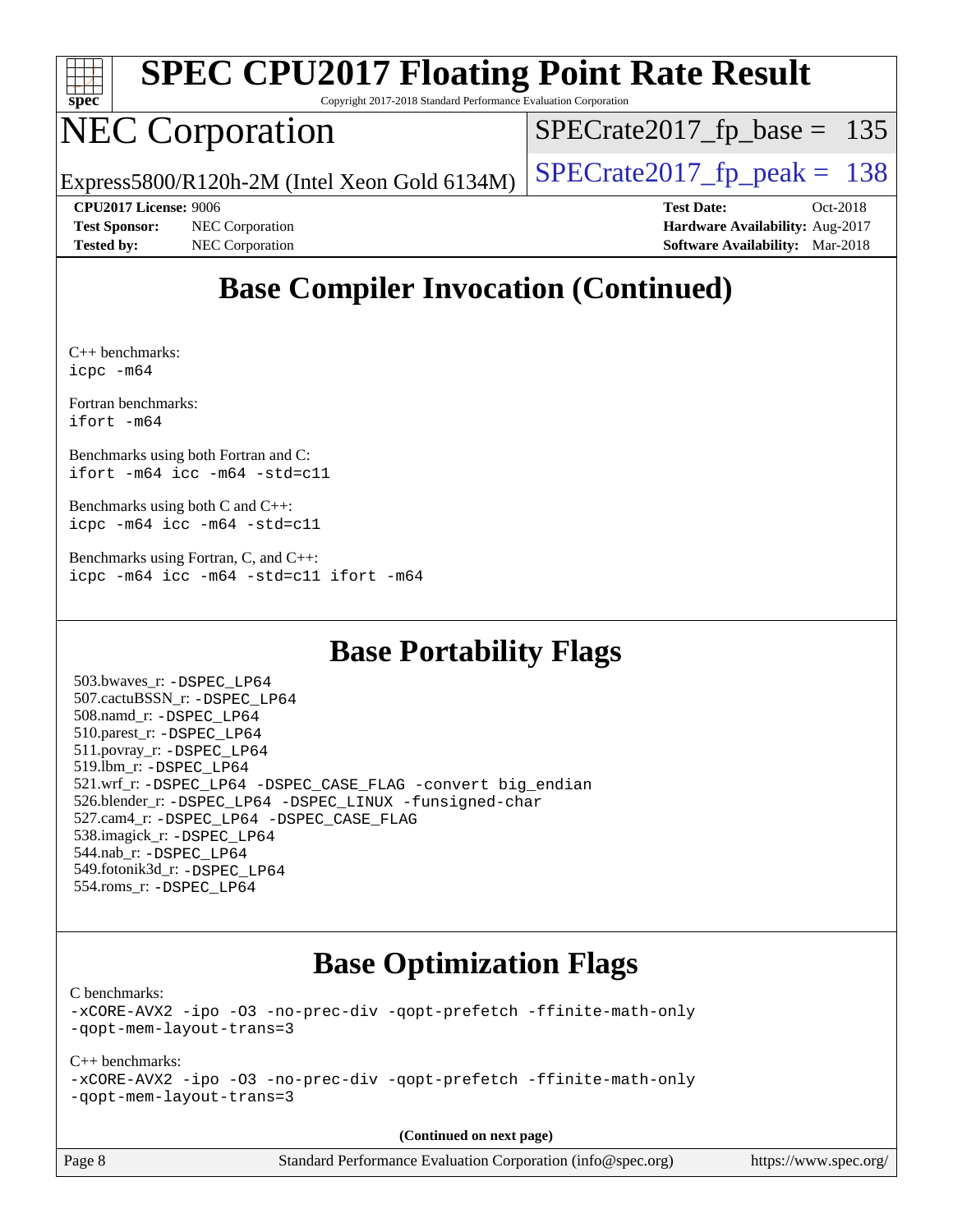

Copyright 2017-2018 Standard Performance Evaluation Corporation

## NEC Corporation

 $SPECTate2017_fp\_base = 135$ 

Express5800/R120h-2M (Intel Xeon Gold 6134M)  $\left|$  [SPECrate2017\\_fp\\_peak =](http://www.spec.org/auto/cpu2017/Docs/result-fields.html#SPECrate2017fppeak) 138

**[Test Sponsor:](http://www.spec.org/auto/cpu2017/Docs/result-fields.html#TestSponsor)** NEC Corporation **[Hardware Availability:](http://www.spec.org/auto/cpu2017/Docs/result-fields.html#HardwareAvailability)** Aug-2017 [Tested by:](http://www.spec.org/auto/cpu2017/Docs/result-fields.html#Testedby) NEC Corporation **[Software Availability:](http://www.spec.org/auto/cpu2017/Docs/result-fields.html#SoftwareAvailability)** Mar-2018

**[CPU2017 License:](http://www.spec.org/auto/cpu2017/Docs/result-fields.html#CPU2017License)** 9006 **[Test Date:](http://www.spec.org/auto/cpu2017/Docs/result-fields.html#TestDate)** Oct-2018

## **[Base Optimization Flags \(Continued\)](http://www.spec.org/auto/cpu2017/Docs/result-fields.html#BaseOptimizationFlags)**

[Fortran benchmarks](http://www.spec.org/auto/cpu2017/Docs/result-fields.html#Fortranbenchmarks):

[-xCORE-AVX2](http://www.spec.org/cpu2017/results/res2018q4/cpu2017-20181029-09341.flags.html#user_FCbase_f-xCORE-AVX2) [-ipo](http://www.spec.org/cpu2017/results/res2018q4/cpu2017-20181029-09341.flags.html#user_FCbase_f-ipo) [-O3](http://www.spec.org/cpu2017/results/res2018q4/cpu2017-20181029-09341.flags.html#user_FCbase_f-O3) [-no-prec-div](http://www.spec.org/cpu2017/results/res2018q4/cpu2017-20181029-09341.flags.html#user_FCbase_f-no-prec-div) [-qopt-prefetch](http://www.spec.org/cpu2017/results/res2018q4/cpu2017-20181029-09341.flags.html#user_FCbase_f-qopt-prefetch) [-ffinite-math-only](http://www.spec.org/cpu2017/results/res2018q4/cpu2017-20181029-09341.flags.html#user_FCbase_f_finite_math_only_cb91587bd2077682c4b38af759c288ed7c732db004271a9512da14a4f8007909a5f1427ecbf1a0fb78ff2a814402c6114ac565ca162485bbcae155b5e4258871) [-qopt-mem-layout-trans=3](http://www.spec.org/cpu2017/results/res2018q4/cpu2017-20181029-09341.flags.html#user_FCbase_f-qopt-mem-layout-trans_de80db37974c74b1f0e20d883f0b675c88c3b01e9d123adea9b28688d64333345fb62bc4a798493513fdb68f60282f9a726aa07f478b2f7113531aecce732043) [-auto](http://www.spec.org/cpu2017/results/res2018q4/cpu2017-20181029-09341.flags.html#user_FCbase_f-auto) [-nostandard-realloc-lhs](http://www.spec.org/cpu2017/results/res2018q4/cpu2017-20181029-09341.flags.html#user_FCbase_f_2003_std_realloc_82b4557e90729c0f113870c07e44d33d6f5a304b4f63d4c15d2d0f1fab99f5daaed73bdb9275d9ae411527f28b936061aa8b9c8f2d63842963b95c9dd6426b8a)

[Benchmarks using both Fortran and C](http://www.spec.org/auto/cpu2017/Docs/result-fields.html#BenchmarksusingbothFortranandC):

[-xCORE-AVX2](http://www.spec.org/cpu2017/results/res2018q4/cpu2017-20181029-09341.flags.html#user_CC_FCbase_f-xCORE-AVX2) [-ipo](http://www.spec.org/cpu2017/results/res2018q4/cpu2017-20181029-09341.flags.html#user_CC_FCbase_f-ipo) [-O3](http://www.spec.org/cpu2017/results/res2018q4/cpu2017-20181029-09341.flags.html#user_CC_FCbase_f-O3) [-no-prec-div](http://www.spec.org/cpu2017/results/res2018q4/cpu2017-20181029-09341.flags.html#user_CC_FCbase_f-no-prec-div) [-qopt-prefetch](http://www.spec.org/cpu2017/results/res2018q4/cpu2017-20181029-09341.flags.html#user_CC_FCbase_f-qopt-prefetch) [-ffinite-math-only](http://www.spec.org/cpu2017/results/res2018q4/cpu2017-20181029-09341.flags.html#user_CC_FCbase_f_finite_math_only_cb91587bd2077682c4b38af759c288ed7c732db004271a9512da14a4f8007909a5f1427ecbf1a0fb78ff2a814402c6114ac565ca162485bbcae155b5e4258871) [-qopt-mem-layout-trans=3](http://www.spec.org/cpu2017/results/res2018q4/cpu2017-20181029-09341.flags.html#user_CC_FCbase_f-qopt-mem-layout-trans_de80db37974c74b1f0e20d883f0b675c88c3b01e9d123adea9b28688d64333345fb62bc4a798493513fdb68f60282f9a726aa07f478b2f7113531aecce732043) [-auto](http://www.spec.org/cpu2017/results/res2018q4/cpu2017-20181029-09341.flags.html#user_CC_FCbase_f-auto) [-nostandard-realloc-lhs](http://www.spec.org/cpu2017/results/res2018q4/cpu2017-20181029-09341.flags.html#user_CC_FCbase_f_2003_std_realloc_82b4557e90729c0f113870c07e44d33d6f5a304b4f63d4c15d2d0f1fab99f5daaed73bdb9275d9ae411527f28b936061aa8b9c8f2d63842963b95c9dd6426b8a)

[Benchmarks using both C and C++](http://www.spec.org/auto/cpu2017/Docs/result-fields.html#BenchmarksusingbothCandCXX): [-xCORE-AVX2](http://www.spec.org/cpu2017/results/res2018q4/cpu2017-20181029-09341.flags.html#user_CC_CXXbase_f-xCORE-AVX2) [-ipo](http://www.spec.org/cpu2017/results/res2018q4/cpu2017-20181029-09341.flags.html#user_CC_CXXbase_f-ipo) [-O3](http://www.spec.org/cpu2017/results/res2018q4/cpu2017-20181029-09341.flags.html#user_CC_CXXbase_f-O3) [-no-prec-div](http://www.spec.org/cpu2017/results/res2018q4/cpu2017-20181029-09341.flags.html#user_CC_CXXbase_f-no-prec-div) [-qopt-prefetch](http://www.spec.org/cpu2017/results/res2018q4/cpu2017-20181029-09341.flags.html#user_CC_CXXbase_f-qopt-prefetch) [-ffinite-math-only](http://www.spec.org/cpu2017/results/res2018q4/cpu2017-20181029-09341.flags.html#user_CC_CXXbase_f_finite_math_only_cb91587bd2077682c4b38af759c288ed7c732db004271a9512da14a4f8007909a5f1427ecbf1a0fb78ff2a814402c6114ac565ca162485bbcae155b5e4258871) [-qopt-mem-layout-trans=3](http://www.spec.org/cpu2017/results/res2018q4/cpu2017-20181029-09341.flags.html#user_CC_CXXbase_f-qopt-mem-layout-trans_de80db37974c74b1f0e20d883f0b675c88c3b01e9d123adea9b28688d64333345fb62bc4a798493513fdb68f60282f9a726aa07f478b2f7113531aecce732043)

[Benchmarks using Fortran, C, and C++:](http://www.spec.org/auto/cpu2017/Docs/result-fields.html#BenchmarksusingFortranCandCXX) [-xCORE-AVX2](http://www.spec.org/cpu2017/results/res2018q4/cpu2017-20181029-09341.flags.html#user_CC_CXX_FCbase_f-xCORE-AVX2) [-ipo](http://www.spec.org/cpu2017/results/res2018q4/cpu2017-20181029-09341.flags.html#user_CC_CXX_FCbase_f-ipo) [-O3](http://www.spec.org/cpu2017/results/res2018q4/cpu2017-20181029-09341.flags.html#user_CC_CXX_FCbase_f-O3) [-no-prec-div](http://www.spec.org/cpu2017/results/res2018q4/cpu2017-20181029-09341.flags.html#user_CC_CXX_FCbase_f-no-prec-div) [-qopt-prefetch](http://www.spec.org/cpu2017/results/res2018q4/cpu2017-20181029-09341.flags.html#user_CC_CXX_FCbase_f-qopt-prefetch) [-ffinite-math-only](http://www.spec.org/cpu2017/results/res2018q4/cpu2017-20181029-09341.flags.html#user_CC_CXX_FCbase_f_finite_math_only_cb91587bd2077682c4b38af759c288ed7c732db004271a9512da14a4f8007909a5f1427ecbf1a0fb78ff2a814402c6114ac565ca162485bbcae155b5e4258871) [-qopt-mem-layout-trans=3](http://www.spec.org/cpu2017/results/res2018q4/cpu2017-20181029-09341.flags.html#user_CC_CXX_FCbase_f-qopt-mem-layout-trans_de80db37974c74b1f0e20d883f0b675c88c3b01e9d123adea9b28688d64333345fb62bc4a798493513fdb68f60282f9a726aa07f478b2f7113531aecce732043) [-auto](http://www.spec.org/cpu2017/results/res2018q4/cpu2017-20181029-09341.flags.html#user_CC_CXX_FCbase_f-auto) [-nostandard-realloc-lhs](http://www.spec.org/cpu2017/results/res2018q4/cpu2017-20181029-09341.flags.html#user_CC_CXX_FCbase_f_2003_std_realloc_82b4557e90729c0f113870c07e44d33d6f5a304b4f63d4c15d2d0f1fab99f5daaed73bdb9275d9ae411527f28b936061aa8b9c8f2d63842963b95c9dd6426b8a)

### **[Peak Compiler Invocation](http://www.spec.org/auto/cpu2017/Docs/result-fields.html#PeakCompilerInvocation)**

[C benchmarks](http://www.spec.org/auto/cpu2017/Docs/result-fields.html#Cbenchmarks): [icc -m64 -std=c11](http://www.spec.org/cpu2017/results/res2018q4/cpu2017-20181029-09341.flags.html#user_CCpeak_intel_icc_64bit_c11_33ee0cdaae7deeeab2a9725423ba97205ce30f63b9926c2519791662299b76a0318f32ddfffdc46587804de3178b4f9328c46fa7c2b0cd779d7a61945c91cd35)

[C++ benchmarks:](http://www.spec.org/auto/cpu2017/Docs/result-fields.html#CXXbenchmarks) [icpc -m64](http://www.spec.org/cpu2017/results/res2018q4/cpu2017-20181029-09341.flags.html#user_CXXpeak_intel_icpc_64bit_4ecb2543ae3f1412ef961e0650ca070fec7b7afdcd6ed48761b84423119d1bf6bdf5cad15b44d48e7256388bc77273b966e5eb805aefd121eb22e9299b2ec9d9)

[Fortran benchmarks](http://www.spec.org/auto/cpu2017/Docs/result-fields.html#Fortranbenchmarks): [ifort -m64](http://www.spec.org/cpu2017/results/res2018q4/cpu2017-20181029-09341.flags.html#user_FCpeak_intel_ifort_64bit_24f2bb282fbaeffd6157abe4f878425411749daecae9a33200eee2bee2fe76f3b89351d69a8130dd5949958ce389cf37ff59a95e7a40d588e8d3a57e0c3fd751)

[Benchmarks using both Fortran and C](http://www.spec.org/auto/cpu2017/Docs/result-fields.html#BenchmarksusingbothFortranandC): [ifort -m64](http://www.spec.org/cpu2017/results/res2018q4/cpu2017-20181029-09341.flags.html#user_CC_FCpeak_intel_ifort_64bit_24f2bb282fbaeffd6157abe4f878425411749daecae9a33200eee2bee2fe76f3b89351d69a8130dd5949958ce389cf37ff59a95e7a40d588e8d3a57e0c3fd751) [icc -m64 -std=c11](http://www.spec.org/cpu2017/results/res2018q4/cpu2017-20181029-09341.flags.html#user_CC_FCpeak_intel_icc_64bit_c11_33ee0cdaae7deeeab2a9725423ba97205ce30f63b9926c2519791662299b76a0318f32ddfffdc46587804de3178b4f9328c46fa7c2b0cd779d7a61945c91cd35)

[Benchmarks using both C and C++](http://www.spec.org/auto/cpu2017/Docs/result-fields.html#BenchmarksusingbothCandCXX): [icpc -m64](http://www.spec.org/cpu2017/results/res2018q4/cpu2017-20181029-09341.flags.html#user_CC_CXXpeak_intel_icpc_64bit_4ecb2543ae3f1412ef961e0650ca070fec7b7afdcd6ed48761b84423119d1bf6bdf5cad15b44d48e7256388bc77273b966e5eb805aefd121eb22e9299b2ec9d9) [icc -m64 -std=c11](http://www.spec.org/cpu2017/results/res2018q4/cpu2017-20181029-09341.flags.html#user_CC_CXXpeak_intel_icc_64bit_c11_33ee0cdaae7deeeab2a9725423ba97205ce30f63b9926c2519791662299b76a0318f32ddfffdc46587804de3178b4f9328c46fa7c2b0cd779d7a61945c91cd35)

[Benchmarks using Fortran, C, and C++:](http://www.spec.org/auto/cpu2017/Docs/result-fields.html#BenchmarksusingFortranCandCXX) [icpc -m64](http://www.spec.org/cpu2017/results/res2018q4/cpu2017-20181029-09341.flags.html#user_CC_CXX_FCpeak_intel_icpc_64bit_4ecb2543ae3f1412ef961e0650ca070fec7b7afdcd6ed48761b84423119d1bf6bdf5cad15b44d48e7256388bc77273b966e5eb805aefd121eb22e9299b2ec9d9) [icc -m64 -std=c11](http://www.spec.org/cpu2017/results/res2018q4/cpu2017-20181029-09341.flags.html#user_CC_CXX_FCpeak_intel_icc_64bit_c11_33ee0cdaae7deeeab2a9725423ba97205ce30f63b9926c2519791662299b76a0318f32ddfffdc46587804de3178b4f9328c46fa7c2b0cd779d7a61945c91cd35) [ifort -m64](http://www.spec.org/cpu2017/results/res2018q4/cpu2017-20181029-09341.flags.html#user_CC_CXX_FCpeak_intel_ifort_64bit_24f2bb282fbaeffd6157abe4f878425411749daecae9a33200eee2bee2fe76f3b89351d69a8130dd5949958ce389cf37ff59a95e7a40d588e8d3a57e0c3fd751)

### **[Peak Portability Flags](http://www.spec.org/auto/cpu2017/Docs/result-fields.html#PeakPortabilityFlags)**

Same as Base Portability Flags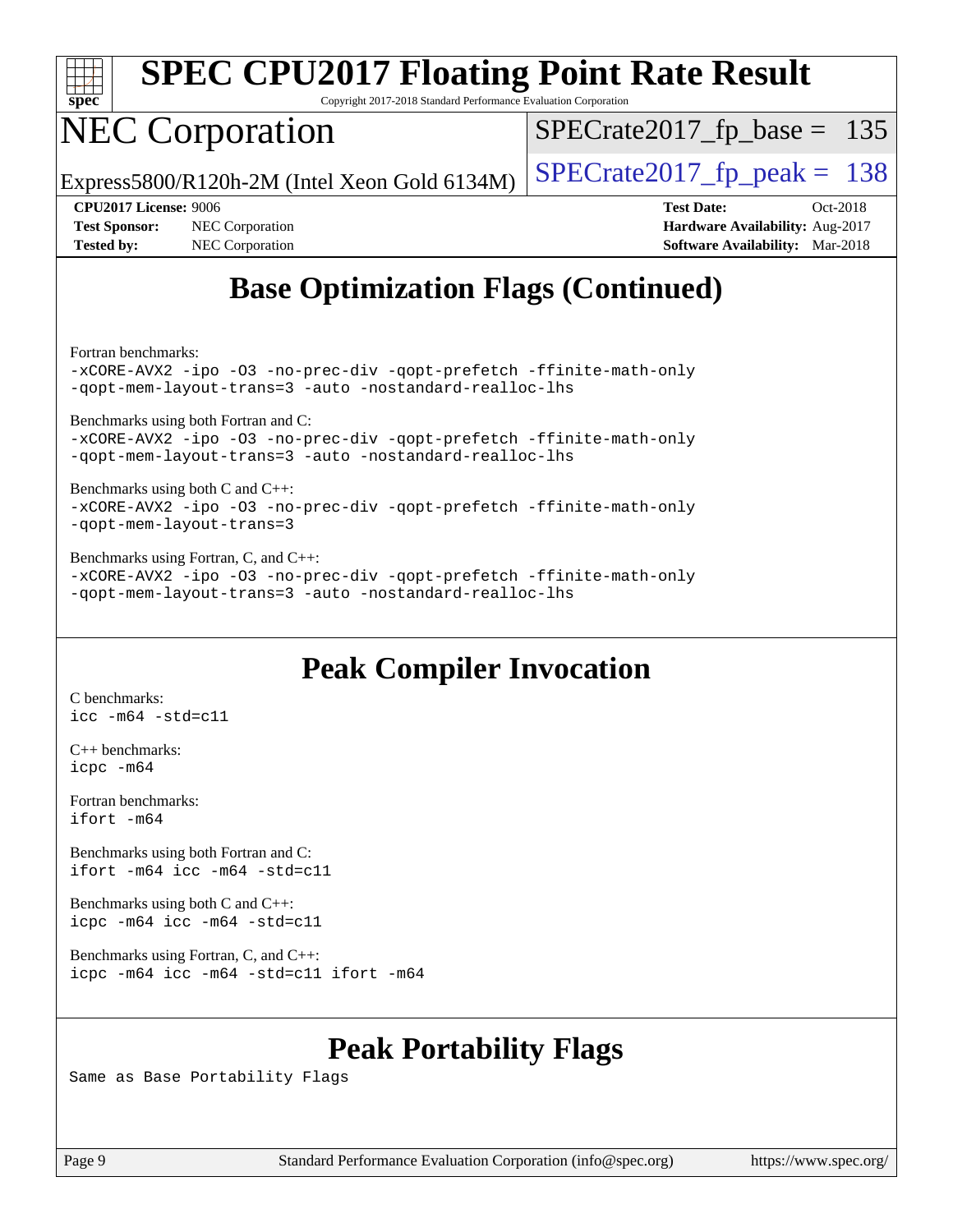| spec |  |  |  |  |  |
|------|--|--|--|--|--|

Copyright 2017-2018 Standard Performance Evaluation Corporation

## NEC Corporation

 $SPECTate2017_fp\_base = 135$ 

Express5800/R120h-2M (Intel Xeon Gold 6134M)  $\left|$  [SPECrate2017\\_fp\\_peak =](http://www.spec.org/auto/cpu2017/Docs/result-fields.html#SPECrate2017fppeak) 138

**[Tested by:](http://www.spec.org/auto/cpu2017/Docs/result-fields.html#Testedby)** NEC Corporation **[Software Availability:](http://www.spec.org/auto/cpu2017/Docs/result-fields.html#SoftwareAvailability)** Mar-2018

**[CPU2017 License:](http://www.spec.org/auto/cpu2017/Docs/result-fields.html#CPU2017License)** 9006 **[Test Date:](http://www.spec.org/auto/cpu2017/Docs/result-fields.html#TestDate)** Oct-2018 **[Test Sponsor:](http://www.spec.org/auto/cpu2017/Docs/result-fields.html#TestSponsor)** NEC Corporation **[Hardware Availability:](http://www.spec.org/auto/cpu2017/Docs/result-fields.html#HardwareAvailability)** Aug-2017

## **[Peak Optimization Flags](http://www.spec.org/auto/cpu2017/Docs/result-fields.html#PeakOptimizationFlags)**

```
C benchmarks:
```
 519.lbm\_r: [-prof-gen](http://www.spec.org/cpu2017/results/res2018q4/cpu2017-20181029-09341.flags.html#user_peakPASS1_CFLAGSPASS1_LDFLAGS519_lbm_r_prof_gen_5aa4926d6013ddb2a31985c654b3eb18169fc0c6952a63635c234f711e6e63dd76e94ad52365559451ec499a2cdb89e4dc58ba4c67ef54ca681ffbe1461d6b36)(pass 1) [-prof-use](http://www.spec.org/cpu2017/results/res2018q4/cpu2017-20181029-09341.flags.html#user_peakPASS2_CFLAGSPASS2_LDFLAGS519_lbm_r_prof_use_1a21ceae95f36a2b53c25747139a6c16ca95bd9def2a207b4f0849963b97e94f5260e30a0c64f4bb623698870e679ca08317ef8150905d41bd88c6f78df73f19)(pass 2) [-ipo](http://www.spec.org/cpu2017/results/res2018q4/cpu2017-20181029-09341.flags.html#user_peakPASS1_COPTIMIZEPASS2_COPTIMIZE519_lbm_r_f-ipo) [-xCORE-AVX2](http://www.spec.org/cpu2017/results/res2018q4/cpu2017-20181029-09341.flags.html#user_peakPASS2_COPTIMIZE519_lbm_r_f-xCORE-AVX2) [-O3](http://www.spec.org/cpu2017/results/res2018q4/cpu2017-20181029-09341.flags.html#user_peakPASS1_COPTIMIZEPASS2_COPTIMIZE519_lbm_r_f-O3) [-no-prec-div](http://www.spec.org/cpu2017/results/res2018q4/cpu2017-20181029-09341.flags.html#user_peakPASS1_COPTIMIZEPASS2_COPTIMIZE519_lbm_r_f-no-prec-div) [-qopt-prefetch](http://www.spec.org/cpu2017/results/res2018q4/cpu2017-20181029-09341.flags.html#user_peakPASS1_COPTIMIZEPASS2_COPTIMIZE519_lbm_r_f-qopt-prefetch) [-ffinite-math-only](http://www.spec.org/cpu2017/results/res2018q4/cpu2017-20181029-09341.flags.html#user_peakPASS1_COPTIMIZEPASS2_COPTIMIZE519_lbm_r_f_finite_math_only_cb91587bd2077682c4b38af759c288ed7c732db004271a9512da14a4f8007909a5f1427ecbf1a0fb78ff2a814402c6114ac565ca162485bbcae155b5e4258871) [-qopt-mem-layout-trans=3](http://www.spec.org/cpu2017/results/res2018q4/cpu2017-20181029-09341.flags.html#user_peakPASS1_COPTIMIZEPASS2_COPTIMIZE519_lbm_r_f-qopt-mem-layout-trans_de80db37974c74b1f0e20d883f0b675c88c3b01e9d123adea9b28688d64333345fb62bc4a798493513fdb68f60282f9a726aa07f478b2f7113531aecce732043) 538.imagick\_r: [-xCORE-AVX2](http://www.spec.org/cpu2017/results/res2018q4/cpu2017-20181029-09341.flags.html#user_peakCOPTIMIZE538_imagick_r_f-xCORE-AVX2) [-ipo](http://www.spec.org/cpu2017/results/res2018q4/cpu2017-20181029-09341.flags.html#user_peakCOPTIMIZE538_imagick_r_f-ipo) [-O3](http://www.spec.org/cpu2017/results/res2018q4/cpu2017-20181029-09341.flags.html#user_peakCOPTIMIZE538_imagick_r_f-O3) [-no-prec-div](http://www.spec.org/cpu2017/results/res2018q4/cpu2017-20181029-09341.flags.html#user_peakCOPTIMIZE538_imagick_r_f-no-prec-div) [-qopt-prefetch](http://www.spec.org/cpu2017/results/res2018q4/cpu2017-20181029-09341.flags.html#user_peakCOPTIMIZE538_imagick_r_f-qopt-prefetch) [-ffinite-math-only](http://www.spec.org/cpu2017/results/res2018q4/cpu2017-20181029-09341.flags.html#user_peakCOPTIMIZE538_imagick_r_f_finite_math_only_cb91587bd2077682c4b38af759c288ed7c732db004271a9512da14a4f8007909a5f1427ecbf1a0fb78ff2a814402c6114ac565ca162485bbcae155b5e4258871) [-qopt-mem-layout-trans=3](http://www.spec.org/cpu2017/results/res2018q4/cpu2017-20181029-09341.flags.html#user_peakCOPTIMIZE538_imagick_r_f-qopt-mem-layout-trans_de80db37974c74b1f0e20d883f0b675c88c3b01e9d123adea9b28688d64333345fb62bc4a798493513fdb68f60282f9a726aa07f478b2f7113531aecce732043) 544.nab\_r: Same as 538.imagick\_r [C++ benchmarks](http://www.spec.org/auto/cpu2017/Docs/result-fields.html#CXXbenchmarks): 508.namd\_r: [-prof-gen](http://www.spec.org/cpu2017/results/res2018q4/cpu2017-20181029-09341.flags.html#user_peakPASS1_CXXFLAGSPASS1_LDFLAGS508_namd_r_prof_gen_5aa4926d6013ddb2a31985c654b3eb18169fc0c6952a63635c234f711e6e63dd76e94ad52365559451ec499a2cdb89e4dc58ba4c67ef54ca681ffbe1461d6b36)(pass 1) [-prof-use](http://www.spec.org/cpu2017/results/res2018q4/cpu2017-20181029-09341.flags.html#user_peakPASS2_CXXFLAGSPASS2_LDFLAGS508_namd_r_prof_use_1a21ceae95f36a2b53c25747139a6c16ca95bd9def2a207b4f0849963b97e94f5260e30a0c64f4bb623698870e679ca08317ef8150905d41bd88c6f78df73f19)(pass 2) [-ipo](http://www.spec.org/cpu2017/results/res2018q4/cpu2017-20181029-09341.flags.html#user_peakPASS1_CXXOPTIMIZEPASS2_CXXOPTIMIZE508_namd_r_f-ipo) [-xCORE-AVX2](http://www.spec.org/cpu2017/results/res2018q4/cpu2017-20181029-09341.flags.html#user_peakPASS2_CXXOPTIMIZE508_namd_r_f-xCORE-AVX2) [-O3](http://www.spec.org/cpu2017/results/res2018q4/cpu2017-20181029-09341.flags.html#user_peakPASS1_CXXOPTIMIZEPASS2_CXXOPTIMIZE508_namd_r_f-O3) [-no-prec-div](http://www.spec.org/cpu2017/results/res2018q4/cpu2017-20181029-09341.flags.html#user_peakPASS1_CXXOPTIMIZEPASS2_CXXOPTIMIZE508_namd_r_f-no-prec-div) [-qopt-prefetch](http://www.spec.org/cpu2017/results/res2018q4/cpu2017-20181029-09341.flags.html#user_peakPASS1_CXXOPTIMIZEPASS2_CXXOPTIMIZE508_namd_r_f-qopt-prefetch) [-ffinite-math-only](http://www.spec.org/cpu2017/results/res2018q4/cpu2017-20181029-09341.flags.html#user_peakPASS1_CXXOPTIMIZEPASS2_CXXOPTIMIZE508_namd_r_f_finite_math_only_cb91587bd2077682c4b38af759c288ed7c732db004271a9512da14a4f8007909a5f1427ecbf1a0fb78ff2a814402c6114ac565ca162485bbcae155b5e4258871) [-qopt-mem-layout-trans=3](http://www.spec.org/cpu2017/results/res2018q4/cpu2017-20181029-09341.flags.html#user_peakPASS1_CXXOPTIMIZEPASS2_CXXOPTIMIZE508_namd_r_f-qopt-mem-layout-trans_de80db37974c74b1f0e20d883f0b675c88c3b01e9d123adea9b28688d64333345fb62bc4a798493513fdb68f60282f9a726aa07f478b2f7113531aecce732043) 510.parest\_r: [-xCORE-AVX2](http://www.spec.org/cpu2017/results/res2018q4/cpu2017-20181029-09341.flags.html#user_peakCXXOPTIMIZE510_parest_r_f-xCORE-AVX2) [-ipo](http://www.spec.org/cpu2017/results/res2018q4/cpu2017-20181029-09341.flags.html#user_peakCXXOPTIMIZE510_parest_r_f-ipo) [-O3](http://www.spec.org/cpu2017/results/res2018q4/cpu2017-20181029-09341.flags.html#user_peakCXXOPTIMIZE510_parest_r_f-O3) [-no-prec-div](http://www.spec.org/cpu2017/results/res2018q4/cpu2017-20181029-09341.flags.html#user_peakCXXOPTIMIZE510_parest_r_f-no-prec-div) [-qopt-prefetch](http://www.spec.org/cpu2017/results/res2018q4/cpu2017-20181029-09341.flags.html#user_peakCXXOPTIMIZE510_parest_r_f-qopt-prefetch) [-ffinite-math-only](http://www.spec.org/cpu2017/results/res2018q4/cpu2017-20181029-09341.flags.html#user_peakCXXOPTIMIZE510_parest_r_f_finite_math_only_cb91587bd2077682c4b38af759c288ed7c732db004271a9512da14a4f8007909a5f1427ecbf1a0fb78ff2a814402c6114ac565ca162485bbcae155b5e4258871) [-qopt-mem-layout-trans=3](http://www.spec.org/cpu2017/results/res2018q4/cpu2017-20181029-09341.flags.html#user_peakCXXOPTIMIZE510_parest_r_f-qopt-mem-layout-trans_de80db37974c74b1f0e20d883f0b675c88c3b01e9d123adea9b28688d64333345fb62bc4a798493513fdb68f60282f9a726aa07f478b2f7113531aecce732043) [Fortran benchmarks:](http://www.spec.org/auto/cpu2017/Docs/result-fields.html#Fortranbenchmarks) 503.bwaves\_r: basepeak = yes 549.fotonik3d\_r: [-xCORE-AVX2](http://www.spec.org/cpu2017/results/res2018q4/cpu2017-20181029-09341.flags.html#user_peakFOPTIMIZE549_fotonik3d_r_f-xCORE-AVX2) [-ipo](http://www.spec.org/cpu2017/results/res2018q4/cpu2017-20181029-09341.flags.html#user_peakFOPTIMIZE549_fotonik3d_r_f-ipo) [-O3](http://www.spec.org/cpu2017/results/res2018q4/cpu2017-20181029-09341.flags.html#user_peakFOPTIMIZE549_fotonik3d_r_f-O3) [-no-prec-div](http://www.spec.org/cpu2017/results/res2018q4/cpu2017-20181029-09341.flags.html#user_peakFOPTIMIZE549_fotonik3d_r_f-no-prec-div) [-qopt-prefetch](http://www.spec.org/cpu2017/results/res2018q4/cpu2017-20181029-09341.flags.html#user_peakFOPTIMIZE549_fotonik3d_r_f-qopt-prefetch) [-ffinite-math-only](http://www.spec.org/cpu2017/results/res2018q4/cpu2017-20181029-09341.flags.html#user_peakFOPTIMIZE549_fotonik3d_r_f_finite_math_only_cb91587bd2077682c4b38af759c288ed7c732db004271a9512da14a4f8007909a5f1427ecbf1a0fb78ff2a814402c6114ac565ca162485bbcae155b5e4258871) [-qopt-mem-layout-trans=3](http://www.spec.org/cpu2017/results/res2018q4/cpu2017-20181029-09341.flags.html#user_peakFOPTIMIZE549_fotonik3d_r_f-qopt-mem-layout-trans_de80db37974c74b1f0e20d883f0b675c88c3b01e9d123adea9b28688d64333345fb62bc4a798493513fdb68f60282f9a726aa07f478b2f7113531aecce732043) [-auto](http://www.spec.org/cpu2017/results/res2018q4/cpu2017-20181029-09341.flags.html#user_peakFOPTIMIZE549_fotonik3d_r_f-auto) [-nostandard-realloc-lhs](http://www.spec.org/cpu2017/results/res2018q4/cpu2017-20181029-09341.flags.html#user_peakEXTRA_FOPTIMIZE549_fotonik3d_r_f_2003_std_realloc_82b4557e90729c0f113870c07e44d33d6f5a304b4f63d4c15d2d0f1fab99f5daaed73bdb9275d9ae411527f28b936061aa8b9c8f2d63842963b95c9dd6426b8a) 554.roms\_r: [-prof-gen](http://www.spec.org/cpu2017/results/res2018q4/cpu2017-20181029-09341.flags.html#user_peakPASS1_FFLAGSPASS1_LDFLAGS554_roms_r_prof_gen_5aa4926d6013ddb2a31985c654b3eb18169fc0c6952a63635c234f711e6e63dd76e94ad52365559451ec499a2cdb89e4dc58ba4c67ef54ca681ffbe1461d6b36)(pass 1) [-prof-use](http://www.spec.org/cpu2017/results/res2018q4/cpu2017-20181029-09341.flags.html#user_peakPASS2_FFLAGSPASS2_LDFLAGS554_roms_r_prof_use_1a21ceae95f36a2b53c25747139a6c16ca95bd9def2a207b4f0849963b97e94f5260e30a0c64f4bb623698870e679ca08317ef8150905d41bd88c6f78df73f19)(pass 2) [-ipo](http://www.spec.org/cpu2017/results/res2018q4/cpu2017-20181029-09341.flags.html#user_peakPASS1_FOPTIMIZEPASS2_FOPTIMIZE554_roms_r_f-ipo) [-xCORE-AVX2](http://www.spec.org/cpu2017/results/res2018q4/cpu2017-20181029-09341.flags.html#user_peakPASS2_FOPTIMIZE554_roms_r_f-xCORE-AVX2) [-O3](http://www.spec.org/cpu2017/results/res2018q4/cpu2017-20181029-09341.flags.html#user_peakPASS1_FOPTIMIZEPASS2_FOPTIMIZE554_roms_r_f-O3) [-no-prec-div](http://www.spec.org/cpu2017/results/res2018q4/cpu2017-20181029-09341.flags.html#user_peakPASS1_FOPTIMIZEPASS2_FOPTIMIZE554_roms_r_f-no-prec-div) [-qopt-prefetch](http://www.spec.org/cpu2017/results/res2018q4/cpu2017-20181029-09341.flags.html#user_peakPASS1_FOPTIMIZEPASS2_FOPTIMIZE554_roms_r_f-qopt-prefetch) [-ffinite-math-only](http://www.spec.org/cpu2017/results/res2018q4/cpu2017-20181029-09341.flags.html#user_peakPASS1_FOPTIMIZEPASS2_FOPTIMIZE554_roms_r_f_finite_math_only_cb91587bd2077682c4b38af759c288ed7c732db004271a9512da14a4f8007909a5f1427ecbf1a0fb78ff2a814402c6114ac565ca162485bbcae155b5e4258871) [-qopt-mem-layout-trans=3](http://www.spec.org/cpu2017/results/res2018q4/cpu2017-20181029-09341.flags.html#user_peakPASS1_FOPTIMIZEPASS2_FOPTIMIZE554_roms_r_f-qopt-mem-layout-trans_de80db37974c74b1f0e20d883f0b675c88c3b01e9d123adea9b28688d64333345fb62bc4a798493513fdb68f60282f9a726aa07f478b2f7113531aecce732043) [-auto](http://www.spec.org/cpu2017/results/res2018q4/cpu2017-20181029-09341.flags.html#user_peakPASS2_FOPTIMIZE554_roms_r_f-auto) [-nostandard-realloc-lhs](http://www.spec.org/cpu2017/results/res2018q4/cpu2017-20181029-09341.flags.html#user_peakEXTRA_FOPTIMIZE554_roms_r_f_2003_std_realloc_82b4557e90729c0f113870c07e44d33d6f5a304b4f63d4c15d2d0f1fab99f5daaed73bdb9275d9ae411527f28b936061aa8b9c8f2d63842963b95c9dd6426b8a) [Benchmarks using both Fortran and C](http://www.spec.org/auto/cpu2017/Docs/result-fields.html#BenchmarksusingbothFortranandC): [-prof-gen](http://www.spec.org/cpu2017/results/res2018q4/cpu2017-20181029-09341.flags.html#user_CC_FCpeak_prof_gen_5aa4926d6013ddb2a31985c654b3eb18169fc0c6952a63635c234f711e6e63dd76e94ad52365559451ec499a2cdb89e4dc58ba4c67ef54ca681ffbe1461d6b36)(pass 1) [-prof-use](http://www.spec.org/cpu2017/results/res2018q4/cpu2017-20181029-09341.flags.html#user_CC_FCpeak_prof_use_1a21ceae95f36a2b53c25747139a6c16ca95bd9def2a207b4f0849963b97e94f5260e30a0c64f4bb623698870e679ca08317ef8150905d41bd88c6f78df73f19)(pass 2) [-ipo](http://www.spec.org/cpu2017/results/res2018q4/cpu2017-20181029-09341.flags.html#user_CC_FCpeak_f-ipo) [-xCORE-AVX2](http://www.spec.org/cpu2017/results/res2018q4/cpu2017-20181029-09341.flags.html#user_CC_FCpeak_f-xCORE-AVX2) [-O3](http://www.spec.org/cpu2017/results/res2018q4/cpu2017-20181029-09341.flags.html#user_CC_FCpeak_f-O3) [-no-prec-div](http://www.spec.org/cpu2017/results/res2018q4/cpu2017-20181029-09341.flags.html#user_CC_FCpeak_f-no-prec-div) [-qopt-prefetch](http://www.spec.org/cpu2017/results/res2018q4/cpu2017-20181029-09341.flags.html#user_CC_FCpeak_f-qopt-prefetch) [-ffinite-math-only](http://www.spec.org/cpu2017/results/res2018q4/cpu2017-20181029-09341.flags.html#user_CC_FCpeak_f_finite_math_only_cb91587bd2077682c4b38af759c288ed7c732db004271a9512da14a4f8007909a5f1427ecbf1a0fb78ff2a814402c6114ac565ca162485bbcae155b5e4258871) [-qopt-mem-layout-trans=3](http://www.spec.org/cpu2017/results/res2018q4/cpu2017-20181029-09341.flags.html#user_CC_FCpeak_f-qopt-mem-layout-trans_de80db37974c74b1f0e20d883f0b675c88c3b01e9d123adea9b28688d64333345fb62bc4a798493513fdb68f60282f9a726aa07f478b2f7113531aecce732043) [-auto](http://www.spec.org/cpu2017/results/res2018q4/cpu2017-20181029-09341.flags.html#user_CC_FCpeak_f-auto) [-nostandard-realloc-lhs](http://www.spec.org/cpu2017/results/res2018q4/cpu2017-20181029-09341.flags.html#user_CC_FCpeak_f_2003_std_realloc_82b4557e90729c0f113870c07e44d33d6f5a304b4f63d4c15d2d0f1fab99f5daaed73bdb9275d9ae411527f28b936061aa8b9c8f2d63842963b95c9dd6426b8a) [Benchmarks using both C and C++:](http://www.spec.org/auto/cpu2017/Docs/result-fields.html#BenchmarksusingbothCandCXX) 511.povray\_r: [-prof-gen](http://www.spec.org/cpu2017/results/res2018q4/cpu2017-20181029-09341.flags.html#user_peakPASS1_CFLAGSPASS1_CXXFLAGSPASS1_LDFLAGS511_povray_r_prof_gen_5aa4926d6013ddb2a31985c654b3eb18169fc0c6952a63635c234f711e6e63dd76e94ad52365559451ec499a2cdb89e4dc58ba4c67ef54ca681ffbe1461d6b36)(pass 1) [-prof-use](http://www.spec.org/cpu2017/results/res2018q4/cpu2017-20181029-09341.flags.html#user_peakPASS2_CFLAGSPASS2_CXXFLAGSPASS2_LDFLAGS511_povray_r_prof_use_1a21ceae95f36a2b53c25747139a6c16ca95bd9def2a207b4f0849963b97e94f5260e30a0c64f4bb623698870e679ca08317ef8150905d41bd88c6f78df73f19)(pass 2) [-ipo](http://www.spec.org/cpu2017/results/res2018q4/cpu2017-20181029-09341.flags.html#user_peakPASS1_COPTIMIZEPASS1_CXXOPTIMIZEPASS2_COPTIMIZEPASS2_CXXOPTIMIZE511_povray_r_f-ipo) [-xCORE-AVX2](http://www.spec.org/cpu2017/results/res2018q4/cpu2017-20181029-09341.flags.html#user_peakPASS2_COPTIMIZEPASS2_CXXOPTIMIZE511_povray_r_f-xCORE-AVX2) [-O3](http://www.spec.org/cpu2017/results/res2018q4/cpu2017-20181029-09341.flags.html#user_peakPASS1_COPTIMIZEPASS1_CXXOPTIMIZEPASS2_COPTIMIZEPASS2_CXXOPTIMIZE511_povray_r_f-O3) [-no-prec-div](http://www.spec.org/cpu2017/results/res2018q4/cpu2017-20181029-09341.flags.html#user_peakPASS1_COPTIMIZEPASS1_CXXOPTIMIZEPASS2_COPTIMIZEPASS2_CXXOPTIMIZE511_povray_r_f-no-prec-div) [-qopt-prefetch](http://www.spec.org/cpu2017/results/res2018q4/cpu2017-20181029-09341.flags.html#user_peakPASS1_COPTIMIZEPASS1_CXXOPTIMIZEPASS2_COPTIMIZEPASS2_CXXOPTIMIZE511_povray_r_f-qopt-prefetch) [-ffinite-math-only](http://www.spec.org/cpu2017/results/res2018q4/cpu2017-20181029-09341.flags.html#user_peakPASS1_COPTIMIZEPASS1_CXXOPTIMIZEPASS2_COPTIMIZEPASS2_CXXOPTIMIZE511_povray_r_f_finite_math_only_cb91587bd2077682c4b38af759c288ed7c732db004271a9512da14a4f8007909a5f1427ecbf1a0fb78ff2a814402c6114ac565ca162485bbcae155b5e4258871) [-qopt-mem-layout-trans=3](http://www.spec.org/cpu2017/results/res2018q4/cpu2017-20181029-09341.flags.html#user_peakPASS1_COPTIMIZEPASS1_CXXOPTIMIZEPASS2_COPTIMIZEPASS2_CXXOPTIMIZE511_povray_r_f-qopt-mem-layout-trans_de80db37974c74b1f0e20d883f0b675c88c3b01e9d123adea9b28688d64333345fb62bc4a798493513fdb68f60282f9a726aa07f478b2f7113531aecce732043) 526.blender\_r: [-xCORE-AVX2](http://www.spec.org/cpu2017/results/res2018q4/cpu2017-20181029-09341.flags.html#user_peakCOPTIMIZECXXOPTIMIZE526_blender_r_f-xCORE-AVX2) [-ipo](http://www.spec.org/cpu2017/results/res2018q4/cpu2017-20181029-09341.flags.html#user_peakCOPTIMIZECXXOPTIMIZE526_blender_r_f-ipo) [-O3](http://www.spec.org/cpu2017/results/res2018q4/cpu2017-20181029-09341.flags.html#user_peakCOPTIMIZECXXOPTIMIZE526_blender_r_f-O3) [-no-prec-div](http://www.spec.org/cpu2017/results/res2018q4/cpu2017-20181029-09341.flags.html#user_peakCOPTIMIZECXXOPTIMIZE526_blender_r_f-no-prec-div) [-qopt-prefetch](http://www.spec.org/cpu2017/results/res2018q4/cpu2017-20181029-09341.flags.html#user_peakCOPTIMIZECXXOPTIMIZE526_blender_r_f-qopt-prefetch) [-ffinite-math-only](http://www.spec.org/cpu2017/results/res2018q4/cpu2017-20181029-09341.flags.html#user_peakCOPTIMIZECXXOPTIMIZE526_blender_r_f_finite_math_only_cb91587bd2077682c4b38af759c288ed7c732db004271a9512da14a4f8007909a5f1427ecbf1a0fb78ff2a814402c6114ac565ca162485bbcae155b5e4258871) [-qopt-mem-layout-trans=3](http://www.spec.org/cpu2017/results/res2018q4/cpu2017-20181029-09341.flags.html#user_peakCOPTIMIZECXXOPTIMIZE526_blender_r_f-qopt-mem-layout-trans_de80db37974c74b1f0e20d883f0b675c88c3b01e9d123adea9b28688d64333345fb62bc4a798493513fdb68f60282f9a726aa07f478b2f7113531aecce732043)

**(Continued on next page)**